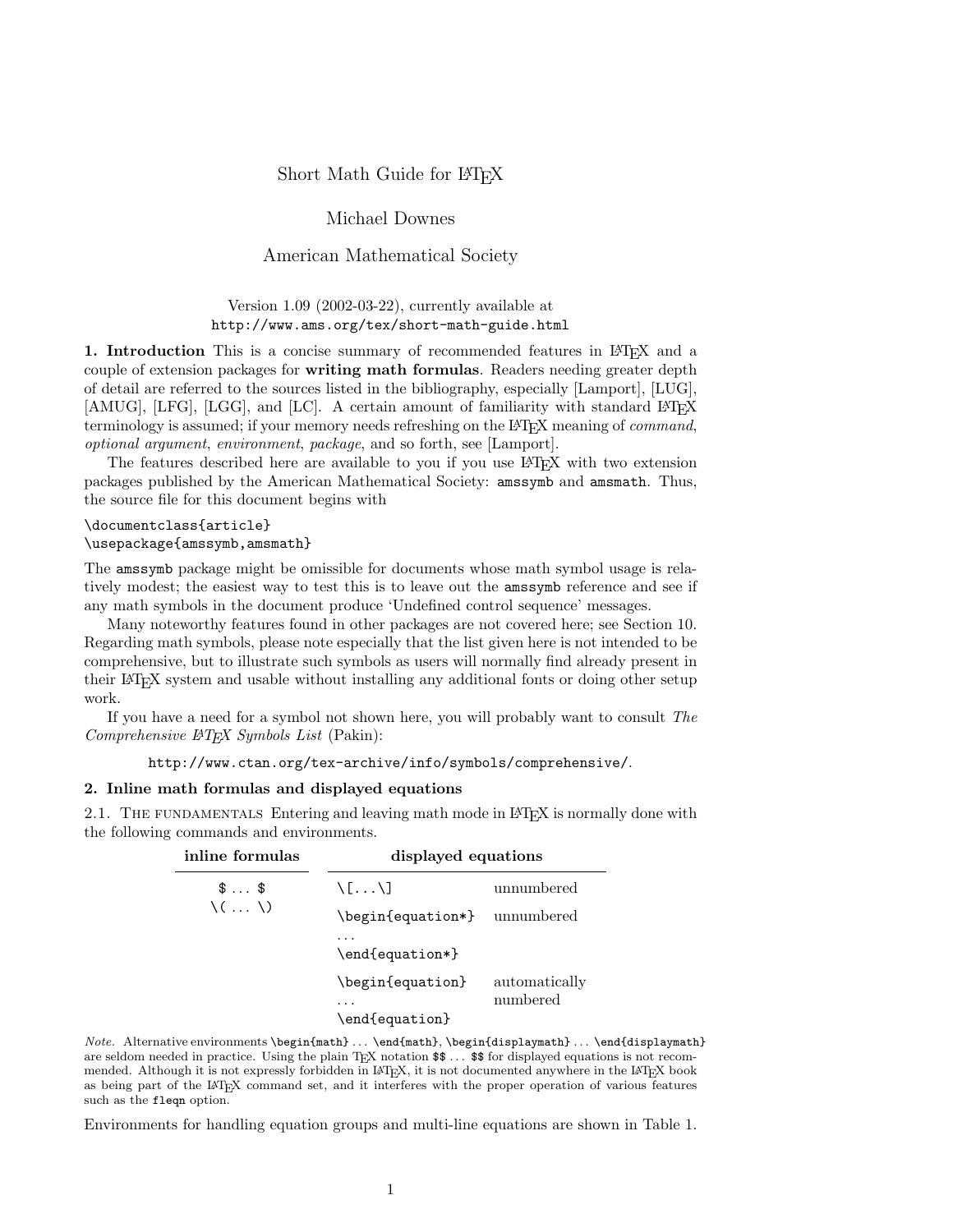| gins).<br>\begin{equation}\label{xx}<br>\begin{split}<br>$ak = b + c - d$<br>& $\quad -f \\\$<br>& =g+h\\                                             | $a=b+c-d$<br>$+e-f$<br>$= g + h$                                                          | (2.1)          |
|-------------------------------------------------------------------------------------------------------------------------------------------------------|-------------------------------------------------------------------------------------------|----------------|
| $\&$ =i<br>\end{split}<br>\end{equation}                                                                                                              | $= i$                                                                                     |                |
| \begin{multline}<br>$a+b+c+d+e+f \backslash$<br>$+i+j+k+1+m+n$<br>\end{multline}                                                                      | $\begin{array}{c c} a+b+c+d+e+f & \\ & +i+j+k+l+m+n & (2.2) \end{array}$                  |                |
| \begin{gather}<br>$a_1=b_1+c_1 \$<br>$a_{2}=b_{2}+c_{2}-d_{2}+e_{2}$<br>\end{gather}                                                                  | $a_1 = b_1 + c_1$<br>$a_2 = b_2 + c_2 - d_2 + e_2$                                        | (2.3)<br>(2.4) |
| \begin{align}<br>$a_1\& =b_1+c_1\$<br>$a_2x = b_2+c_2-d_2+e_2$<br>\end{align}                                                                         | $a_1 = b_1 + c_1$<br>$a_2 = b_2 + c_2 - d_2 + e_2$                                        | (2.5)<br>(2.6) |
| \begin{align}<br>$a_{-11}$ $\&$ =b_{11} &<br>$a_{12}$ =b_{12}\\<br>$a_{21}$ =b_{21} &<br>$a_{22}$ =b_{22}+c_{22}}<br>\end{align}                      | $a_{11} = b_{11}$ $a_{12} = b_{12}$<br>$a_{21} = b_{21}$ $a_{22} = b_{22} + c_{22}$       | (2.7)<br>(2.8) |
| \begin{flalign*}<br>$a_{11}$ $\&$ =b <sub>-</sub> {11} $\&$<br>$a_{12}$ =b_{12}\\<br>$a_{21}$ =b_{21} &<br>$a_{22}$ =b_{22}+c_{22}}<br>\end{flalign*} | $a_{12}=b_{12}$<br>$ a_{11} = b_{11} $<br>$a_{22} = b_{22} + c_{22}$<br>$a_{21} = b_{21}$ |                |

Table 1: Multi-line equations and equation groups (vertical lines indicating nominal mar-

Note 1. The split environment is something of a special case. It is a subordinate environment that can be used as the contents of an equation environment or the contents of one "line" in a multiple-equation structure such as align or gather.

Note 2. The eqnarray and eqnarray\* environments described in [Lamport] are not recommended because they produce inconsistent spacing of the equal signs and make no attempt to prevent overprinting of the equation body and equation number.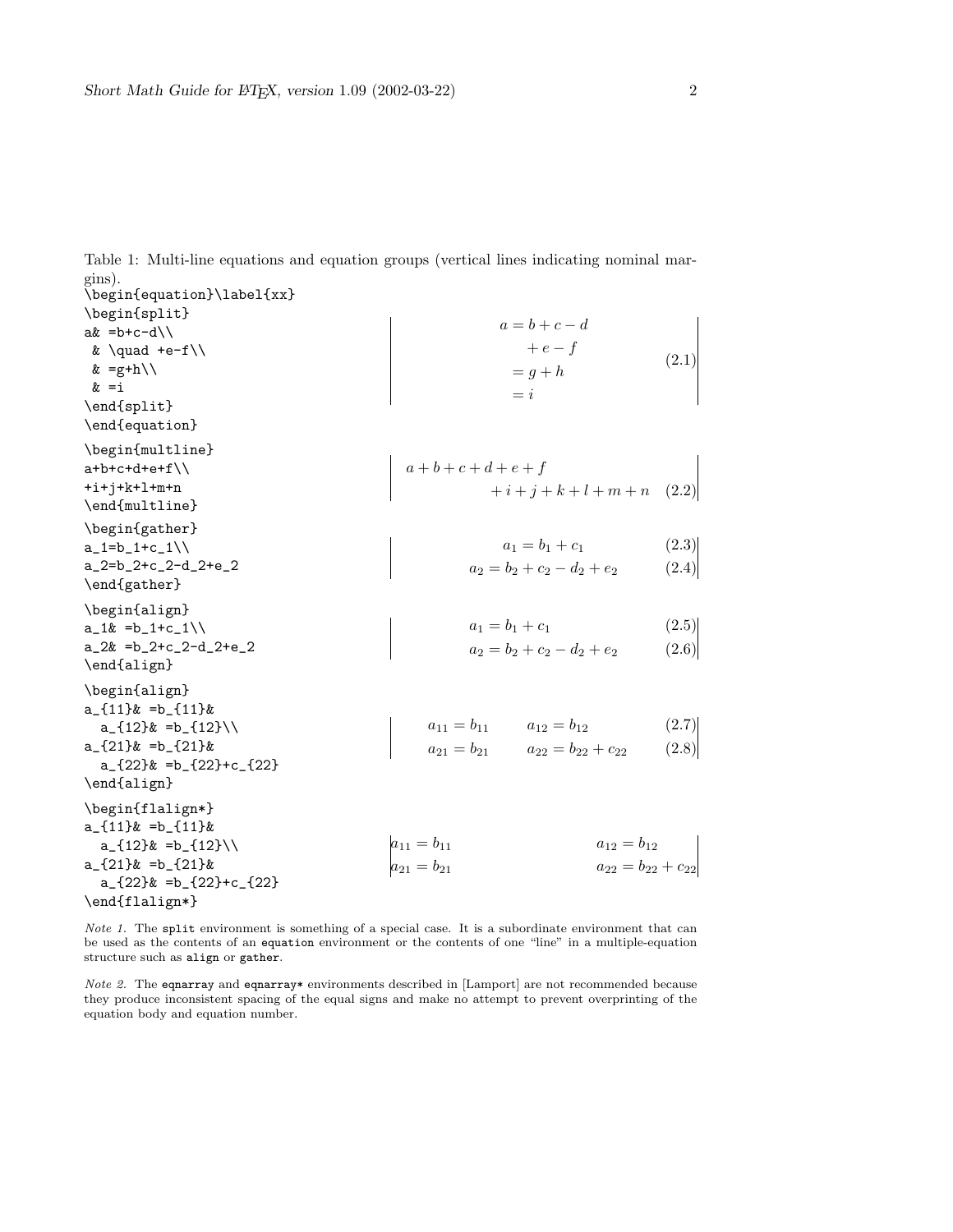2.2. Automatic numbering and cross-referencing To get an auto-numbered equation, use the equation environment; to assign a label for cross-referencing, use the \label command:

```
\begin{equation}\label{reio}
```
...

\end{equation}

To get a cross-reference to an auto-numbered equation, use the \eqref command:

```
... using equations \eqref{ax1} and \eqref{bz2}, we
can derive ...
```
The above example would produce something like

using equations  $(3.2)$  and  $(3.5)$ , we can derive

In other words,  $\sqrt{\arctan}$  is equivalent to  $(\ref{ax1})$ .

To give your equation numbers the form  $m.n$  (section-number.equation-number), use the \numberwithin command in the preamble of your document:

### \numberwithin{equation}{section}

For more details on custom numbering schemes see [Lamport, §6.3, §C.8.4].

The subequations environment provides a convenient way to number equations in a group with a subordinate numbering scheme. For example, supposing that the current equation number is 2.1, write

```
\begin{equation}\label{first}
a=b+c
\end{equation}
some intervening text
\begin{subequations}\label{grp}
\begin{align}
a&=b+c\label{second}\\
d&=e+f+g\label{third}\\
h&=i+j\label{fourth}
\end{align}
\end{subequations}
```
to get

 $a = b + c$  (2.9)

some intervening text

```
a = b + c (2.10a)
```

$$
d = e + f + g \tag{2.10b}
$$

 $h = i + j$  (2.10c)

By putting a \label command immediately after \begin{subequations} you can get a reference to the parent number;  $\equiv$   $\equiv$   $\equiv$   $\pm$  from the above example would produce (2.10) while **\eqref{second}** would produce  $(2.10a)$ .

### 3. Math symbols and math fonts

3.1. Classes of math symbols The symbols in a math formula fall into different classes that correspond more or less to the part of speech each symbol would have if the formula were expressed in words. Certain spacing and positioning cues are traditionally used for the different symbol classes to increase the readability of formulas.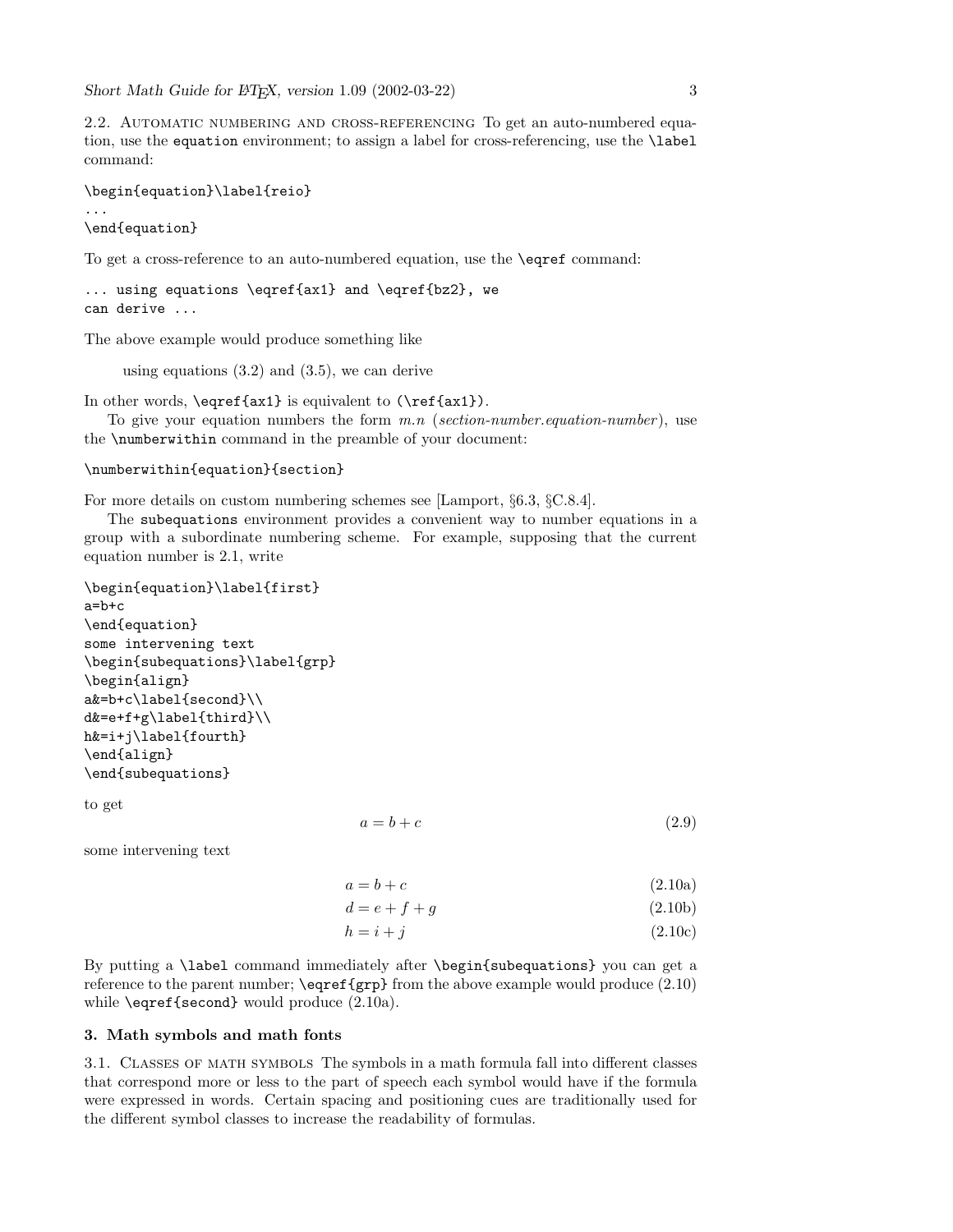| Class    |            | Description                   |                     |
|----------|------------|-------------------------------|---------------------|
| number   | Mnemonic   | (part of speech)              | <b>Examples</b>     |
| $\theta$ | Ord        | $simple/ordinary$ ("noun")    | $A\,0\,\Phi \infty$ |
|          | <b>Op</b>  | prefix operator               | ΣHI                 |
| 2        | <b>Bin</b> | binary operator (conjunction) | $+$ U $\wedge$      |
| 3        | Rel        | relation/comparison (verb)    | $=$ < $\subset$     |
| 4        | Open       | left/opening delimiter        |                     |
| 5        | Close      | right/closing delimiter       |                     |
| 6        | Pun        | postfix/punctuation           |                     |

Note 1. The distinction in TEX between class  $0$  and an additional class  $7$  has to do only with font selection issues and is immaterial here.

Note 2. Symbols of class Bin, notably the minus sign –, are automatically coerced to class 0 (no space) if they do not have a suitable left operand.

The spacing for a few symbols follows tradition instead of the general rule: although / is (semantically speaking) of class 2, we write  $k/2$  with no space around the slash rather than k / 2. And compare  $p|q$  (no space) with  $p\mid q$  q  $p|q$  (class-3 spacing).

The proper way to define a new math symbol is discussed in  $\mathcal{B}T_F X \mathcal{Z}_{\varepsilon}$  font selection [LFG]. It is not really possible to give a useful synopsis here because one needs first to understand the ramifications of font specifications.

3.2. Some symbols intentionally omitted here The following math symbols that are mentioned in the LATEX book [Lamport] are intentionally omitted from this discussion because they are superseded by equivalent symbols when the amssymb package is loaded. If you are using the amssymb package anyway, the only thing that you are likely to gain by using the alternate name is an unnecessary increase in the number of fonts used by your document.

|                                 | \Box, see \square □                       |
|---------------------------------|-------------------------------------------|
| <b>\Diamond, see \lozenge ◇</b> |                                           |
|                                 | $\lambda \gg 1$ eadsto, see $\rightarrow$ |
|                                 | $\lambda$ see $\lambda$ and $\lambda$     |
|                                 | <b>\lhd, see \vartriangleleft &lt;</b>    |
|                                 | \unlhd, see \trianglelefteq △             |
|                                 | <b>\rhd, see \vartriangleright</b> ⊳      |
|                                 | \unrhd, see \trianglerighteq ⊵            |

Furthermore, there are **many, many additional symbols** available for LAT<sub>E</sub>X use above and beyond the ones included here. This list is not intended to be comprehensive. For a much more comprehensive list of symbols, including nonmathematically oriented ones such as phonetic alphabetic or dingbats, see The Comprehensive  $\mathbb{P}T$ <sub>EX</sub> Symbols List (Pakin):

http://www.ctan.org/tex-archive/info/symbols/comprehensive/.

3.3. Latin letters and Arabic numerals The Latin letters are simple symbols, class 0. The default font for them in math formulas is italic.

> A B C D E F G H I J K L M N O P Q R S T U V W X Y Z  $a \, b \, c \, d \, e \, f \, g \, h \, i \, j \, k \, l \, m \, n \, o \, p \, q \, r \, s \, t \, u \, v \, w \, x \, y \, z$

When adding an accent to an i or j in math, dotless variants can be obtained with  $\lambda$  in and \jmath:

 $\iota$  \imath  $\iota$   $\iota$  \imath  $\iota$  \imath  $\iota$  \imath  $\iota$  \imath}

Arabic numerals 0–9 are also of class 0. Their default font is upright/roman.

0 1 2 3 4 5 6 7 8 9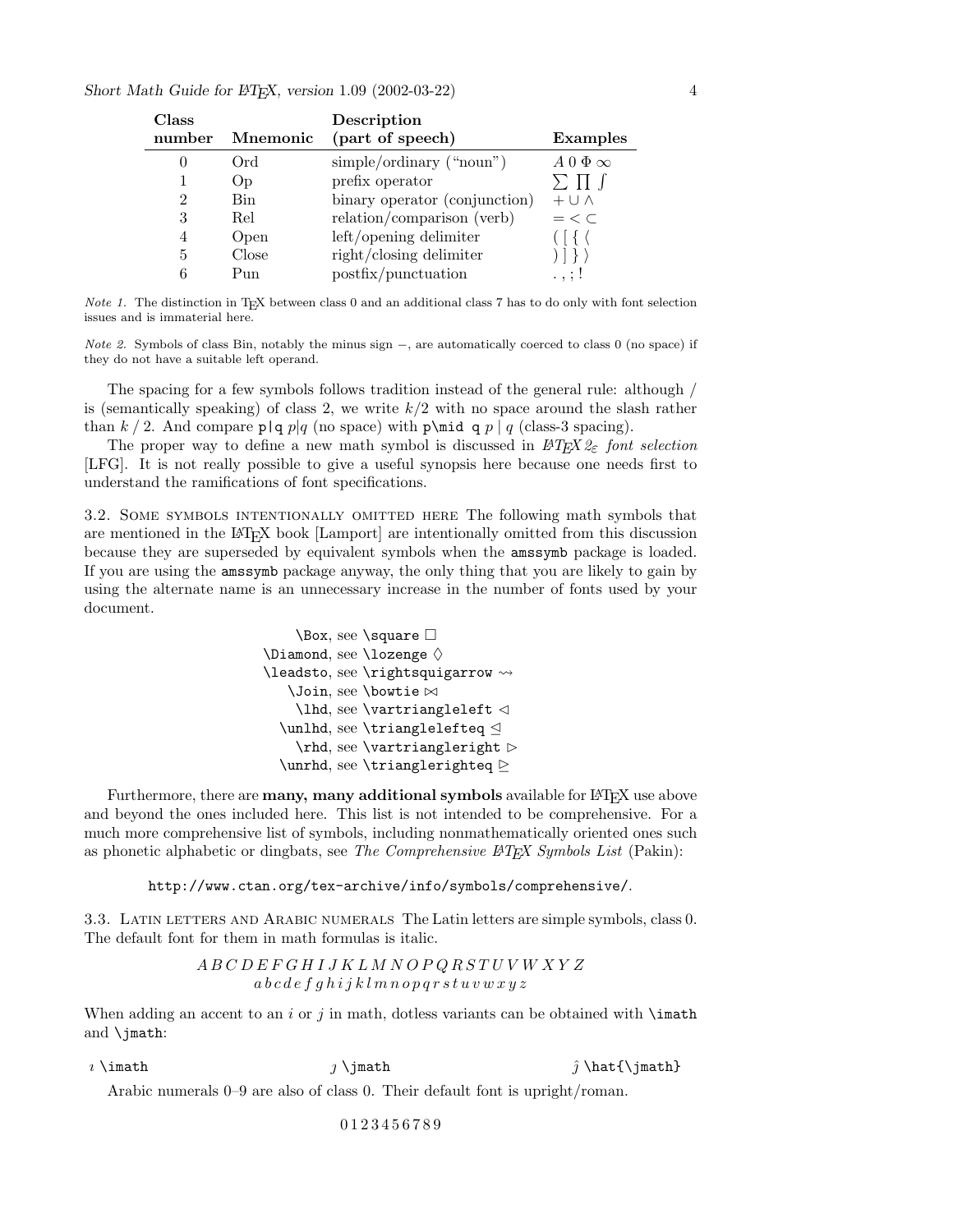## Short Math Guide for  $\cancel{B}$ T<sub>E</sub>X, version 1.09 (2002-03-22) 5

3.4. Greek letters Like the Latin letters, the Greek letters are simple symbols, class 0. For obscure historical reasons, the default font for lowercase Greek letters in math formulas is italic while the default font for capital Greek letters is upright/roman. (In other fields such as physics and chemistry, however, the typographical traditions are somewhat different.) The capital Greek letters not present in this list are the letters that have the same appearance as some Latin letter: A for Alpha, B for Beta, and so on. In the list of lowercase letters there is no omicron because it would be identical in appearance to Latin o. In practice, the Greek letters that have Latin look-alikes are seldom used in math formulas, to avoid confusion.

| $\alpha$ \alpha        | $\xi$ \xi          | $\overline{F}$ \digamma   |
|------------------------|--------------------|---------------------------|
| $\beta$ \beta          | $\pi$ \pi          | $\varepsilon$ \varepsilon |
| $\gamma \lambda$ gamma | $\rho \rightarrow$ | $\nu$ \varkappa           |
| $\delta$ \delta        | $\sigma$ \sigma    | $\varphi$ \varphi         |
| $\epsilon$ \epsilon    | $\tau$ \tau        | $\varpi$ \varpi           |
| $\zeta$ \zeta          | $v \rightarrow v$  | $\rho$ \varrho            |
| $\eta$ \eta            | $\phi$ \phi        | $\zeta$ \varsigma         |
| $\theta$ \theta        | $\chi$ \chi        | $\vartheta$ \vartheta     |
| $\iota$ \iota          | $\psi$ \psi        |                           |
| $\kappa$ \kappa        | $\omega$ \omega    |                           |
| $\lambda$ \lambda      |                    |                           |
| $\mu$ \mu              |                    |                           |
| $\nu \nu$              |                    |                           |
|                        |                    |                           |

3.5. Other alphabetic symbols These are also class 0.

| N \aleph         | $\mathcal{L} \setminus \mathsf{complement}$ | $\hbar$ \hslash     | S \circledS     | $\Im \Im \mathbb{I}$ |
|------------------|---------------------------------------------|---------------------|-----------------|----------------------|
| $\Box \phi$      | $\ell$ \ell                                 | $\delta$ \mho       | $\Bbbk$ \Bbbk   | $\Re$ \Re            |
| 7 \daleth        | ð \eth                                      | $\partial$ \partial | $\exists$ \Finv |                      |
| $\exists$ \gimel | $\hbar$ \hbar                               | $\wp$ ∖wp           | $\supset$ \Game |                      |

3.6. Miscellaneous simple symbols These symbols are also of class 0 (ordinary) which means they do not have any built-in spacing.

| $# \nightharpoonup$ #                   | $\bullet$ \clubsuit     | $\Diamond$ \lozenge             | \square<br>⊔              |
|-----------------------------------------|-------------------------|---------------------------------|---------------------------|
| $\&\setminus\&$                         | \diagdown               | $\angle$ \measuredangle         | $\sqrt{\sqrt{3}}$         |
| $\angle$ \angle                         | \diagup                 | $\nabla \$ \nabla               | $\top$ \top               |
| \\backprime                             | $\Diamond$ \diamondsuit | h \natural                      | $\triangle$ \triangle     |
| $\star$ \bigstar                        | $\emptyset$ \emptyset   | $\neg$ \neg                     | $\nabla$ \triangledown    |
| $\blacklozenge$                         | $\exists$ \exists       | $\exists$ \nexists              | $\varnothing$ \varnothing |
| $\blacksquare$ \blacksquare             | $\flat$ \flat           | $\prime$ \prime                 |                           |
| $\triangle$ \blacktriangle              | $\forall$ \forall       | $\sharp$ \sharp                 |                           |
| $\blacktriangledown$ \blacktriangledown | $\heartsuit$ \heartsuit | $\bullet$ \spadesuit            |                           |
| $\perp$ \bot                            | $\infty$ \infty         | $\triangleleft$ \sphericalangle |                           |

*Note 1.* A common mistake in the use of the symbols  $\Box$  and  $\#$  is to try to make them serve as binary operators or relation symbols without using a properly defined math symbol command. If you merely use the existing commands \square or \# the inter-symbol spacing will be incorrect because those commands produce a class-0 symbol.

Note 2. Synonyms:  $\neg \ln o t$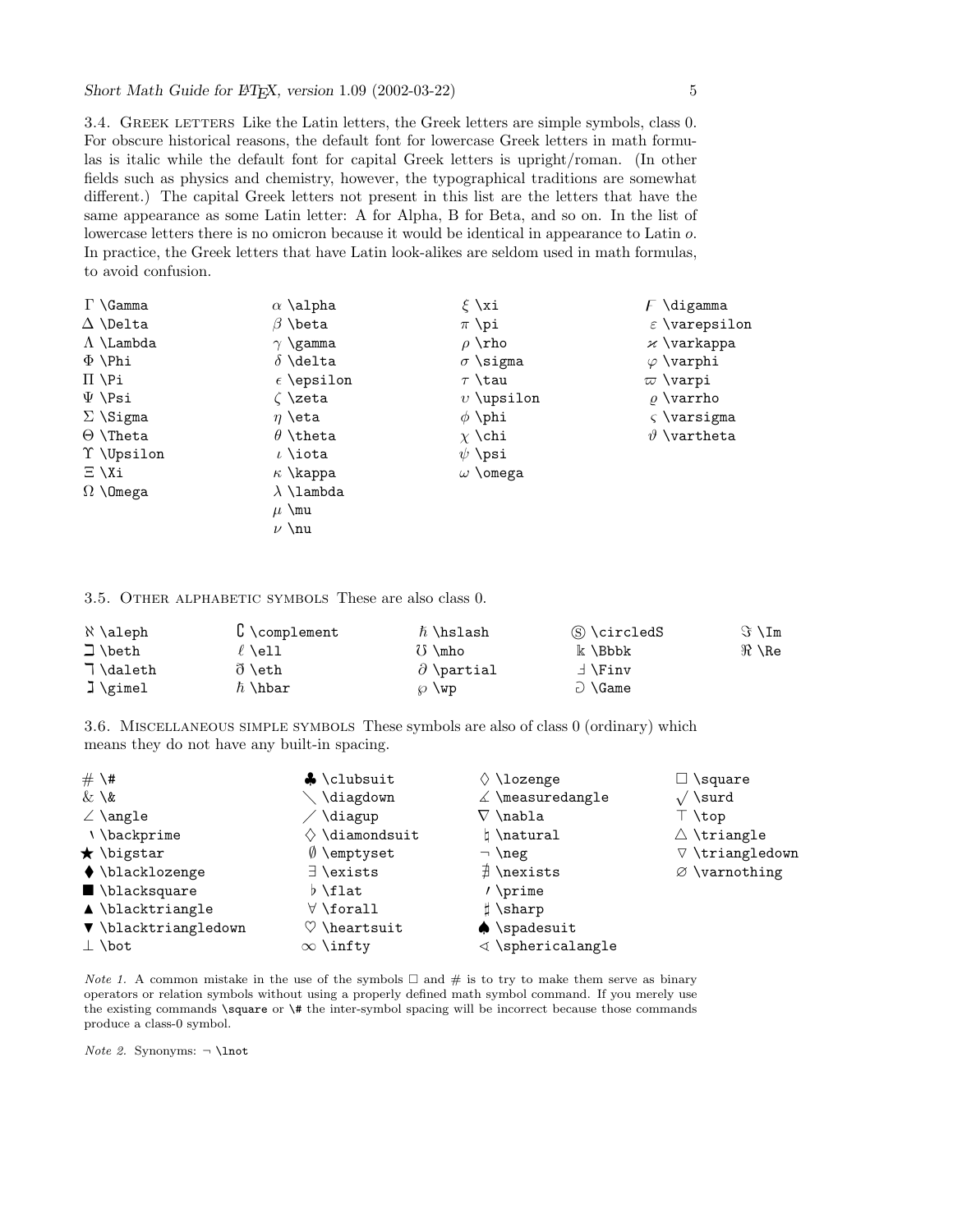# 3.7. Binary operator symbols

| $* *$                            | $\cdot \cdot$ cdot   | $\overline{\wedge}$ \doublebarwedge | $\backslash$ \smallsetminus     |
|----------------------------------|----------------------|-------------------------------------|---------------------------------|
| $+ +$                            | $.\$                 | $\geq$ \gtrdot                      | $\Box \$ sqcap                  |
|                                  | $\circ$ \circ        | $\tau$ \intercal                    | $\Box \$ sqcup                  |
| $II \ \mathrm{lamalg}$           | * \circledast        | $\lambda$ \leftthreetimes           | $\star$ \star                   |
| $*\$ ast                         | ◎ \circledcirc       | $\leq$ \lessdot                     | $\times$ \times                 |
| $\overline{\wedge}$ \barwedge    | $\odot$ \circleddash | $\ltimes$ \ltimes                   | $\triangleleft$ \triangleleft   |
| $\bigcirc$ \bigcirc              | $\cup \cup$          | $\mp \mp$                           | $\triangleright$ \triangleright |
| $\triangledown$ \bigtriangledown | $\mathbb U$ \Cup     | $\odot$ \odot                       | $\uplus \{uplus\}$              |
| $\triangle$ \bigtriangleup       | $\gamma$ \curlyvee   | $\ominus$ \ominus                   | $\vee$ \vee                     |
| $\Box$ \boxdot                   | <b>人 \curlywedge</b> | $\oplus \text{ \textdegree}$        | $\vee$ \veebar                  |
| $\Box$ \boxminus                 | † \dagger            | $\oslash$ \oslash                   | $\wedge \vee$ wedge             |
| $\boxplus \boxtimes$             | #\ddagger            | $\otimes$ \otimes                   | $\wedge \forall x$              |
| $\boxtimes$ \boxtimes            | $\diamond$ \diamond  | $\pm$ \pm                           |                                 |
| $\bullet$ \bullet                | $\div$ \div          | $\angle$ \rightthreetimes           |                                 |
| $\cap \setminus \text{cap}$      | $*$ \divideontimes   | $\times$ \rtimes                    |                                 |
| ⋒ \Cap                           | $+$ \dotplus         | \setminus                           |                                 |

 $\emph{Symonyms: }\wedge\text{Val} \vee \text{Qublecup}, \text{\'al} \wedge \text{Qublecup} \wedge \text{Qublecup} \wedge \text{Qublecup} \wedge \text{Qublecup} \wedge \text{Qublecup} \wedge \text{Qublecup} \wedge \text{Qublecup} \wedge \text{Qublecup} \wedge \text{Qublecup} \wedge \text{Qublecup} \wedge \text{Qublecup} \wedge \text{Qublecup} \wedge \text{Qublecup} \wedge \text{Qublecup} \wedge \text{Qublecup} \wedge \text{Qublecup} \wedge \text{Qublecup}$ 

# 3.8. RELATION SYMBOLS:  $\langle = \rangle$   $\succ$  and variants

| $\lt$ <                                                    | $\leq$ \eqslantless                         | $\leq \text{leq}$                                             | $\frac{1}{x} \rightarrow$                       | $\sim$ \sim                                             |
|------------------------------------------------------------|---------------------------------------------|---------------------------------------------------------------|-------------------------------------------------|---------------------------------------------------------|
| $=$ =                                                      | $\equiv \text{V}$ equiv                     | $\leqslant$ \leqslant                                         | $\nleq$ \nleq                                   | $\simeq$ \simeq                                         |
| $>$ >                                                      | $=$ \fallingdotseq                          | $\lessapprox$ \lessapprox                                     | $\n  \not\leq \n  \land$                        | $\succ$ \succ                                           |
| $\approx \text{approx}$<br>$\approx$ \approxeq             | $\geq \geq$<br>$\geq$ \geqq                 | $\le$<br>\lesseqgtr<br>$\left(\frac{1}{2}\right)$ \lesseqqgtr | $\not\leq$ \nleqslant<br>$\not<$ \nless         | $\gtrapprox$ \succapprox<br>$\succcurlyeq$ \succcurlyeq |
| $\asymp$ \asymp<br>$\backsim$ \backsim                     | $\geqslant$ \geqslant<br>$\gg$ \gg          | $\leq$ \lessgtr<br>$\lesssim$ \lesssim                        | $\not\prec$ \nprec<br>$\measuredangle$ \npreceq | $\succeq$ \succeq<br>$\gtrapprox$ \succnapprox          |
| $\leq$ \backsimeq<br>$\hat{ }$ \bumpeq                     | $\gg$ \ggg<br>$\gtrapprox$ \gnapprox        | $\ll$ \11<br>$\ll 111$                                        | $\sim$ \nsim<br>$\nsucc$ \nsucc                 | ≩ \succneqq<br>$\gtrsim$ \succnsim                      |
| ≎ \Bumpeq                                                  | \gneq<br>$\geq$<br>$\geq$ \gneqq            | $\leqslant$ \lnapprox                                         | $\not\perp$ \nsucceq                            | $\succsim$ \succsim<br>$\approx$ \thickapprox           |
| $\stackrel{\circ}{=}\text{/circeq}$<br>$\cong \text{long}$ | $\gtrsim$ \gnsim<br>$\gtrapprox$ \gtrapprox | $\leq$ \lneq<br>$\lneq$ \lneqq                                | $\prec$ \prec<br>$\gtrapprox$ \precapprox       | $\sim$ \thicksim<br>$\triangleq$ \triangleq             |
| $\prec$ \curlyeqprec<br>$\geq$ \curlyeqsucc                | $\geqq$<br>\gtreqless                       | $\lesssim$ \lnsim<br>$\leq$ \lvertneqq                        | $\preccurlyeq$<br>$\preceq$ \preceq             |                                                         |
| $\dot{=}$ \doteq                                           | $\geqq$<br>\gtreqqless                      | $\ncong \neq$                                                 | $\approx$ \precnapprox                          |                                                         |
| $\div$ \doteqdot                                           | $\geqslant$ \gtrless                        | $\neq$ \neq                                                   | $\precneq$ \precneqq                            |                                                         |
| $= \sqrt{eqcirc}$                                          | $\gtrsim$ \gtrsim                           | $\ngeq$ \ngeq                                                 | $\lesssim$ \precnsim                            |                                                         |
| $\overline{\sim}$ \eqsim                                   | $\geq$ \gvertneqq                           | $\ngeq$ \ngeqq                                                | $\precsim$ \precsim                             |                                                         |
| $\geq$ \eqslantgtr                                         | $\leq \leq$                                 | $\ngeq$ \ngeqslant                                            | $=$ \risingdotseq                               |                                                         |

Synonyms: 6= \ne, ≤ \le, ≥ \ge, + \Doteq, ≪ \llless, ≫ \gggtr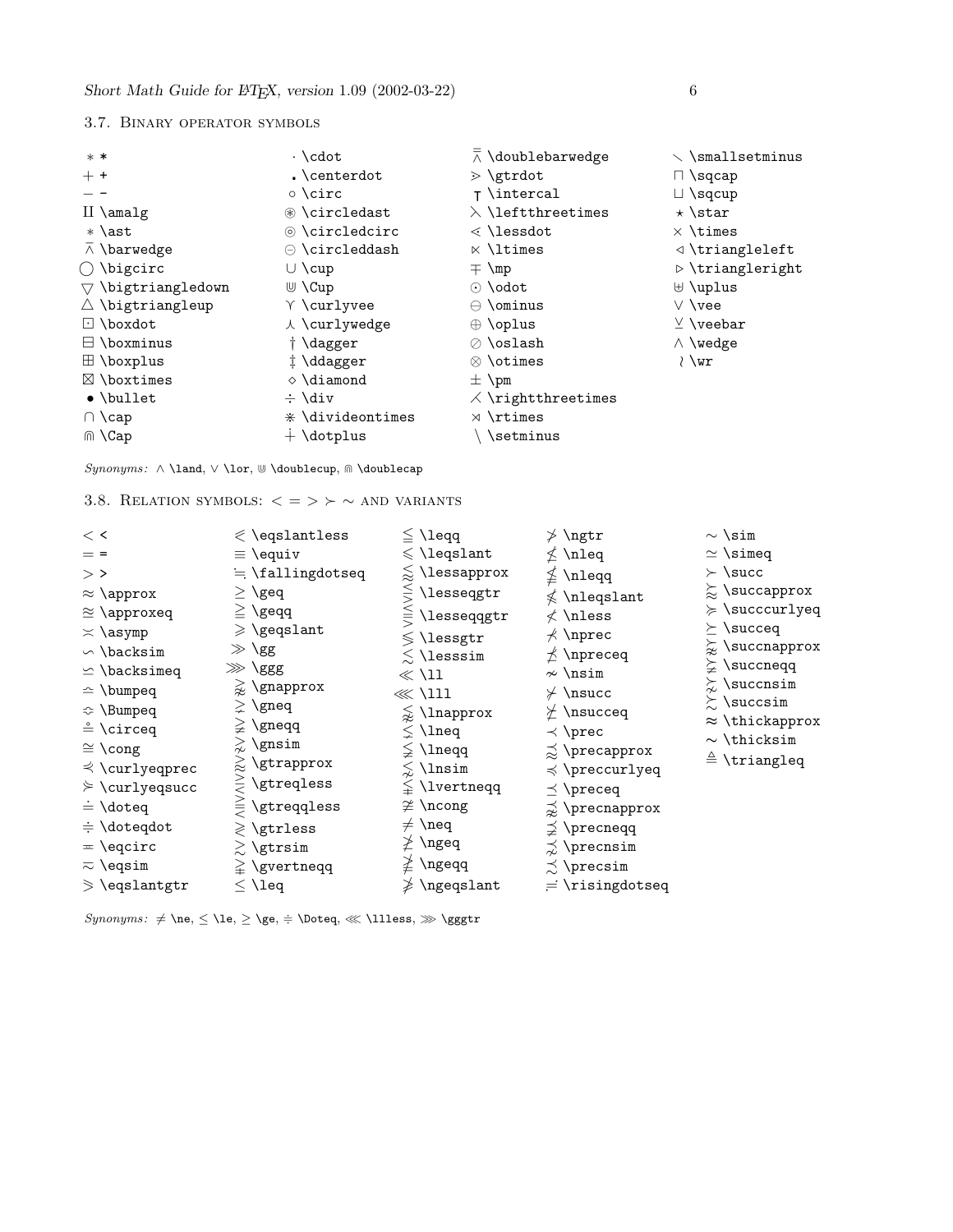| Short Math Guide for $BTEX$ , version 1.09 (2002-03-22) |  |
|---------------------------------------------------------|--|
|---------------------------------------------------------|--|

3.9. Relation symbols: arrows See also Section 4.

| ◯ \circlearrowleft                  | $\in$ \Lleftarrow                       | $\setminus$ \nwarrow                |
|-------------------------------------|-----------------------------------------|-------------------------------------|
| ○ \circlearrowright                 | ← \longleftarrow                        | $\rightarrow$ \rightarrow           |
| $\cap$ \curvearrowleft              | $\leftarrow \text{Longleftarrow}$       | $\Rightarrow$ \Rightarrow           |
| $\curvearrowright$ \curvearrowright | $\longleftrightarrow \text{longleft}$   | $\rightarrow$ \rightarrowtail       |
| U \downdownarrows                   | $\iff$ \Longleftrightarrow              | $\rightarrow$ \rightharpoondown     |
| downharpoonleft                     | $\longmapsto$ \longmapsto               | $\rightarrow$ \rightharpoonup       |
| Adownharpoonright                   | $\longrightarrow \text{longrightarrow}$ | $\rightleftarrows$ \rightleftarrows |
| $\leftrightarrow$ \hookleftarrow    | $\implies$ \Longrightarrow              | $\Rightarrow$ \rightleftharpoons    |
| $\hookrightarrow$ \hookrightarrow   | $\leftrightarrow$ \looparrowleft        | $\Rightarrow$ \rightrightarrows     |
| $\leftarrow$ \leftarrow             | $\leftrightarrow$ \looparrowright       | $\rightsquigarrow$ \rightsquigarrow |
| $\Leftarrow$ \Leftarrow             | ↑ \Lsh                                  | $\Rightarrow$ \Rrightarrow          |
| $\leftrightarrow$ \leftarrowtail    | $\mapsto$ \mapsto                       | $\uparrow$ \Rsh                     |
| $\leftarrow$ \leftharpoondown       | $\sim$ \multimap                        | $\setminus$ \searrow                |
| $\leftarrow$ \leftharpoonup         | $\#$ \nLeftarrow                        | $\diagup$ \swarrow                  |
| $\leftarrows$ \leftleftarrows       | $\Leftrightarrow$ \nLeftrightarrow      | $\leftarrow$ \twoheadleftarrow      |
| $\leftrightarrow$ \leftrightarrow   | $\Rightarrow$ \nRightarrow              | $\rightarrow$ \twoheadrightarrow    |
| $\Leftrightarrow$ \Leftrightarrow   | $\nearrow$ \nearrow                     | \upharpoonleft                      |
| $\leftrightarrows$ \leftrightarrows | $\leftarrow \text{hleftarrow}$          | \upharpoonright                     |
| $\Rightarrow$ \leftrightharpoons    | $\leftrightarrow$ \nleftrightarrow      | ↑↑ \upuparrows                      |
| « \leftrightsquigarrow              | $\rightarrow$ \nrightarrow              |                                     |

 $\label{eq:subspace} \emph{Symonyms:} \leftarrow \verb|\gets, \rightarrow \verb|\to|, \verb|| \texttt{ition}|$ 

3.10. Relation symbols: miscellaneous

| <b>Exercise</b> > \backepsilon            | \nsubseteqq                               | $\backsim$ \smallsmile       | $\therefore$ \therefore            |
|-------------------------------------------|-------------------------------------------|------------------------------|------------------------------------|
| $\therefore$ \because                     | ⊉<br>\nsupseteq                           | $\backsim$ \smile            | $\trianglelefteq$ \trianglelefteq  |
| ≬\between                                 | ⊉<br>\nsupseteqq                          | $\Gamma$ \sqsubset           | $\triangleright$ \trianglerighteq  |
| $\blacktriangleleft$ \blacktriangleleft   | $\triangle$ \ntriangleleft                | $\subseteq$ \sqsubseteq      | $\alpha$ \varpropto                |
| $\blacktriangleright$ \blacktriangleright | $\triangle$ \ntrianglelefteq              | $\Box$ \sqsupset             | $\subsetneq$ \varsubsetneq         |
| $\bowtie$ \bowtie                         | $\psi$ \ntriangleright                    | $\supseteq$ \sqsupseteq      | $\subsetneq$ \varsubsetneqq        |
| $\exists$ \dashv                          | $\not\!\!\!\n\,\forall$ \ntrianglerighteq | $\subset \mathcal{S}$ subset | $\supseteq$ \varsupsetneq          |
| $\frown$ \frown                           | $\nvdash$ \nvdash                         | $\in \S$ ubset               | $\supsetneq$ \varsupsetneqq        |
| $\in \{ \text{in} \}$                     | $\n  W$                                   | $\subset$ \subseteq          | $\triangle$ \vartriangle           |
| $\mid$                                    | $\nvdash$ \nvDash                         | $\subseteq$ \subseteqq       | $\lhd$ \vartriangleleft            |
| $\models$ \models                         | $\n  \mathbb{F} \n  \mathbb{N}$           | $\subset$ \subsetneq         | $\triangleright$ \vartriangleright |
| ∋ \ni                                     | $\parallel$ \parallel                     | $\subsetneq$ \subsetneqq     | $\vdash \forall$ vdash             |
| $\land$ \nmid                             | $\perp$ \perp                             | $\supset$ \supset            | ⊩ \Vdash                           |
| $\notin$ \notin                           | ⋔ \pitchfork                              | ∋ \Supset                    | $\models \forall$ Dash             |
| $\nparallel$ \nparallel                   | $\propto$ \propto                         | $\supseteq$ \supseteq        | ⊪ \Vvdash                          |
| $\land$ \nshortmid                        | $\land$ shortmid                          | $\geq$ \supseteqq            |                                    |
| $H \in \mathbb{Z}$                        | $\parallel$ \shortparallel                | $\supseteq$ \supsetneq       |                                    |
| $\not\subseteq$ \nsubseteq                | $\land$ \smallfrown                       | $\frac{1}{2}$ \supsetneqq    |                                    |
| $Synonyms: \exists$ \owns                 |                                           |                              |                                    |

3.11. Cumulative (variable-size) operators

| $\int$ int<br>$\oint$ \oint | $(\cdot)$ \bigodot<br>⊕ \bigoplus | $\forall$ \biguplus<br>∨ \bigvee | $  $ \prod |
|-----------------------------|-----------------------------------|----------------------------------|------------|
| ∩\bigcap                    | $\otimes$ \bigotimes              | ∧ \bigwedge                      | ∫∖smallint |
| U \bigcup                   | \bigsqcup                         | $\left[\right]$ \coprod          | $\sum$     |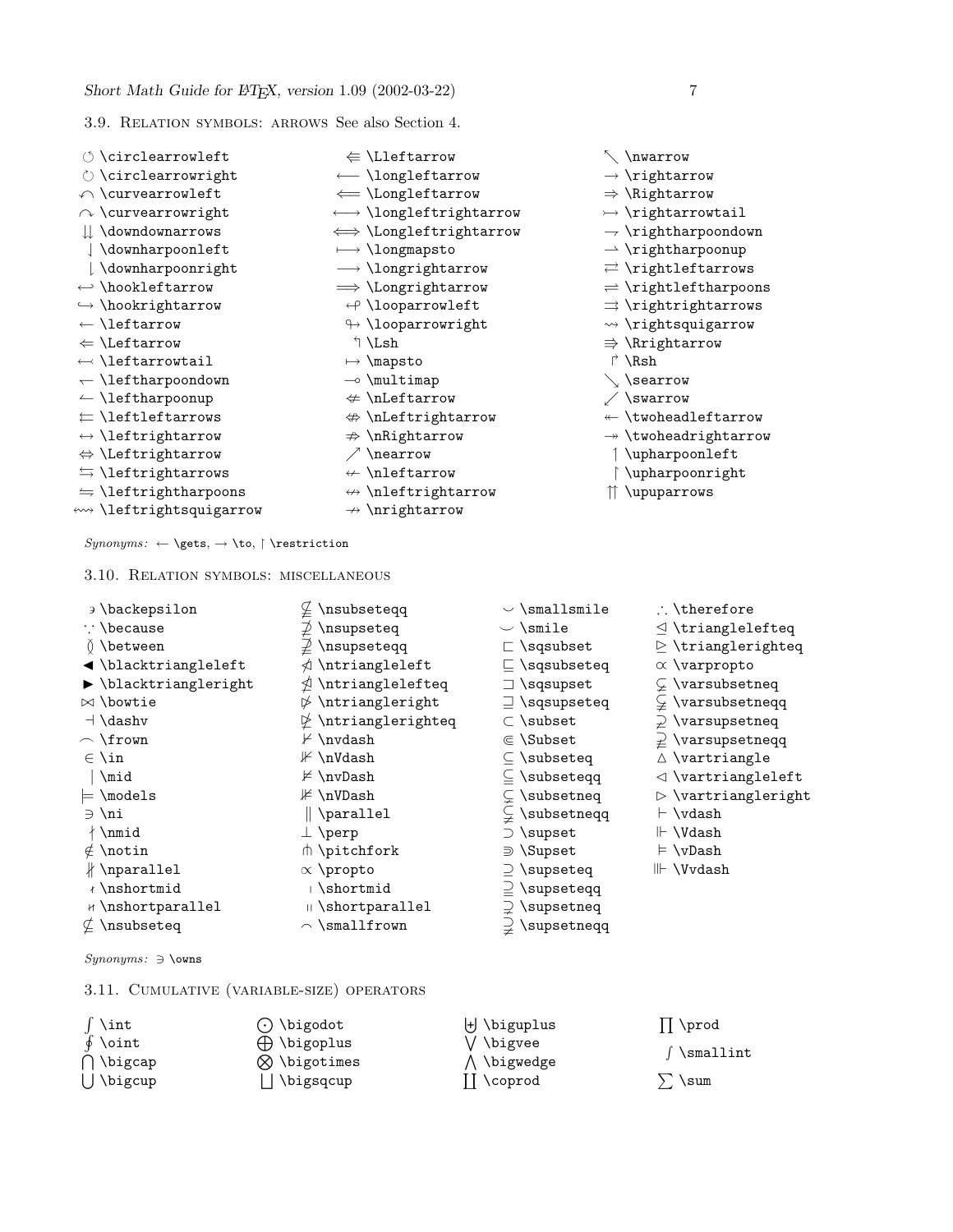Short Math Guide for  $\cancel{B}$ T<sub>E</sub>X, version 1.09 (2002-03-22) 8

# 3.12. PUNCTUATION

| $\cdots$    | $\cdot$ .<br>$, \, \,$ | ? ?             | $\cdots$ \dotsm | :\vdots |
|-------------|------------------------|-----------------|-----------------|---------|
|             | : $\colon \mathcal{L}$ | $\cdots$ \dotsb | $\ldots$ \dotso |         |
|             | $\mathbb{R}^2$         | $\ldots$ \dotsc |                 |         |
| $, \, , \,$ |                        | $\cdots$ \dotsi | $\cdot$ \ddots  |         |

Note 1. The : by itself produces a colon with class-3 (relation) spacing. The command \colon produces special spacing for use in constructions such as  $f\cdot \text{A} \to B$ .

Note 2. Although the commands \cdots and \ldots are frequently used, we recommend the more semantically oriented commands \dotsb \dotsc \dotsi \dotsm \dotso for most purposes (see 4.6).

3.13. Pairing delimiters (extensible) See Section 6 for more information.

| ( )                                 |                                          | \lVert \rVert                                                                                         |                                    | \lgroup \rgroup                                                                       |           |
|-------------------------------------|------------------------------------------|-------------------------------------------------------------------------------------------------------|------------------------------------|---------------------------------------------------------------------------------------|-----------|
| $\lceil$ $\rceil$                   |                                          | $\langle$ $\rangle$ \langle \rangle                                                                   |                                    | \lmoustache \rmoustache                                                               |           |
| $\{ \text{thrace } \text{trbrace}$  |                                          | \lceil \rceil                                                                                         |                                    |                                                                                       |           |
| $\vert$ \lvert \rvert               |                                          | \lfloor \rfloor                                                                                       |                                    |                                                                                       |           |
| 3.14. NONPAIRING EXTENSIBLE SYMBOLS |                                          |                                                                                                       |                                    |                                                                                       |           |
|                                     |                                          |                                                                                                       |                                    | $\vert \$ \vert    \Vert / / \ \backslash   \arrowvert    \Arrowvert                  | bracevert |
|                                     |                                          | <i>Note 1.</i> Using \vert, $\vert$ , \vert, or \ for paired delimiters is not recommended (see 6.2). |                                    |                                                                                       |           |
| $Symonyms: \ \ \$                   |                                          |                                                                                                       |                                    |                                                                                       |           |
| 3.15. EXTENSIBLE VERTICAL ARROWS    |                                          |                                                                                                       |                                    |                                                                                       |           |
|                                     |                                          |                                                                                                       |                                    | │ \uparrow │   \Uparrow │ \downarrow │   \Downarrow │   \updownarrow │   \Updownarrow |           |
| 3.16. ACCENTS                       |                                          |                                                                                                       |                                    |                                                                                       |           |
| $\acute{x}$ \acute{x}               | $\bar{x}$ \bar{x}                        |                                                                                                       | $\vec{x} \ \text{vec}\{x\}$        | $\widetilde{xxx}$ \widetilde{xxx}                                                     |           |
| $\hat{x}$ \grave{x}                 |                                          | $\breve{x}$ \breve{x}                                                                                 | $\dot{x} \dot{\text{dot}}\text{x}$ | $\widehat{xxx}$ \widehat{xxx}                                                         |           |
| $\ddot{x} \cdot \ddot{x}$           | $\check{x} \backslash \text{check}\{x\}$ |                                                                                                       | $\ddot{x} \text{ddot} \{x\}$       |                                                                                       |           |
| $\tilde{x}$ \tilde{x}               | $\hat{x}$ \hat{x}                        |                                                                                                       | $\dddot{x} \ddot{x}$               |                                                                                       |           |
|                                     |                                          |                                                                                                       |                                    | 3.17. NAMED OPERATORS These operators are represented by a multiletter abbreviation.  |           |
| arccos \arccos                      | $\csc \csc$                              | injlim \injlim                                                                                        | $max \$                            | tan \tan                                                                              |           |

| arccos \arccos          | $\csc \csc$           | $\ln$ l $\ln$ \injlim | $max \max$       | tan \tan                     |
|-------------------------|-----------------------|-----------------------|------------------|------------------------------|
| $arcsin \arcsin$        | $\deg \text{deg}$     | $ker \ \ker$          | $min \ \min$     | tanh \tanh                   |
| arctan <b>\arctan</b>   | $det$ $\det$          | $\lg \lg$             | $Pr \n\Pr$       | $\varinjlim$ \varinjlim      |
| $arg \arg$              | $dim \ \dim$          | $\lim \setminus \lim$ | projlim \projlim | lim \varprojlim              |
| $\cos \cos$             | $exp \exp$            | $\liminf$ $\liminf$   | $sec$ \sec       | $\lim$ \varliminf            |
| $\cosh \cosh$           | $gcd \ \text{gcd}$    | $\limsup$ $\limsup$   | $\sin \sin$      | $\overline{\lim}$ \varlimsup |
| $\cot \setminus \cot$   | hom \hom              | $\ln \ln$             | $\sinh \sinh$    |                              |
| $\coth \setminus \coth$ | $\inf \setminus \inf$ | $log \log$            | $sup$ \sup       |                              |
|                         |                       |                       |                  |                              |

To define additional named operators outside the above list, use the \DeclareMathOperator command; for example, after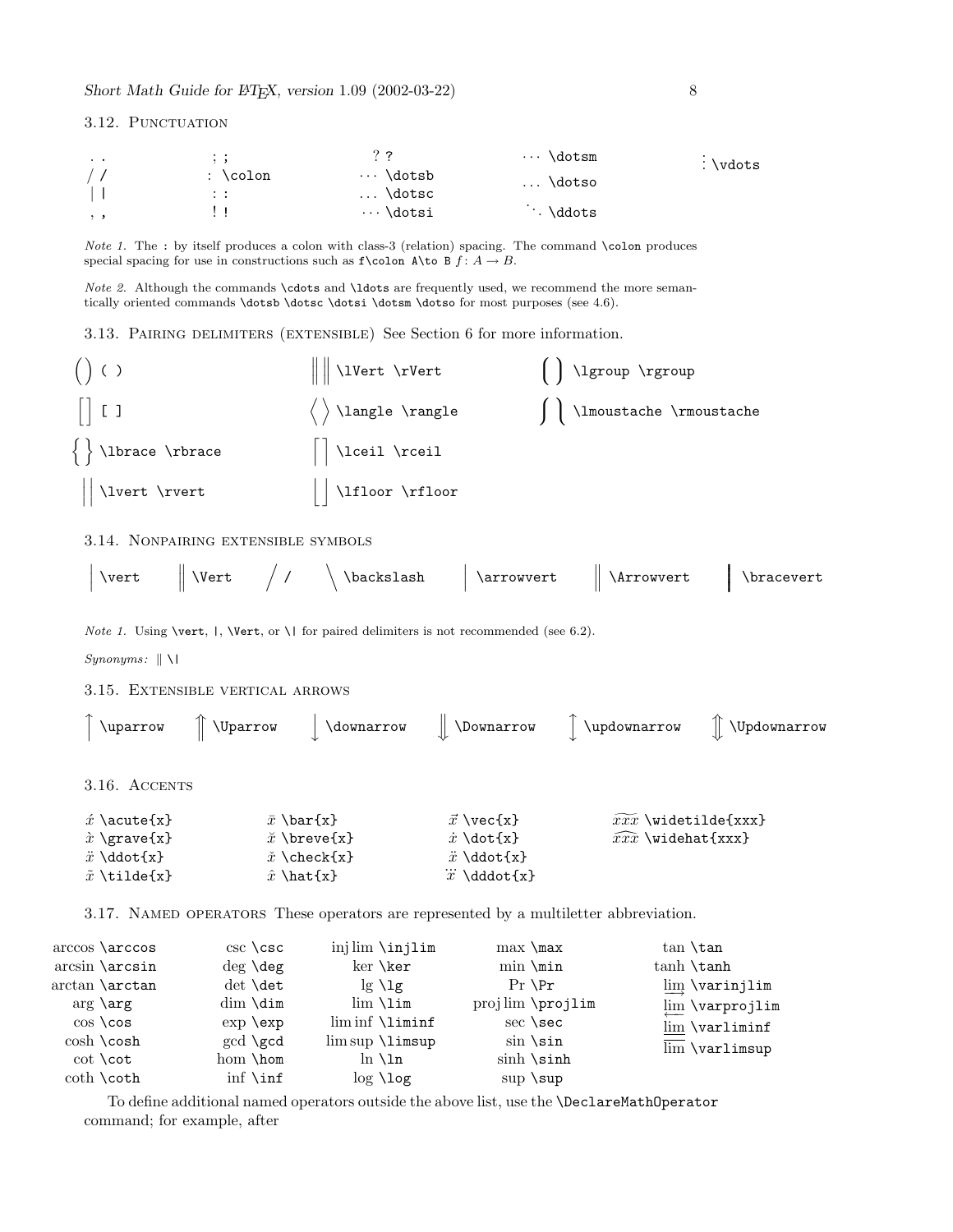# \DeclareMathOperator{\rank}{rank} \DeclareMathOperator{\esssup}{ess\,sup}

one could write

$$
\mathsf{rank}(x) \quad \text{rank}(x)
$$
  
lesssup(y,z) 
$$
\text{ess} \exp(y,z)
$$

The star form \DeclareMathOperator\* creates an operator that takes limits in a displayed formula like sup or max.

When predefining such a named operator is problematic (e.g., when using one in the title or abstract of an article), there is an alternative form that can be used directly:

 $\operatorname{rank}(x) \rightarrow \operatorname{rank}(x)$ 

3.18. Math font switches Not all of the fonts necessary to support comprehensive math font switching are commonly available in a typical LATEX setup. Here are the results of applying various font switches to a wide range of math symbols when the standard set of Computer Modern fonts is in use. It can be seen that the only symbols that respond correctly to all of the font switches are the uppercase Latin letters. In fact, nearly all math symbols apart from Latin letters remain unaffected by font switches; and although the lowercase Latin letters, capital Greek letters, and numerals do respond properly to some font switches, they produce bizarre results for other font switches. (Use of alternative math font sets such as Lucida New Math may ameliorate the situation somewhat.)

| default          | \mathbf     | \mathsf  | \mathit          | \mathcal      | \mathbb           | \mathfrak     |
|------------------|-------------|----------|------------------|---------------|-------------------|---------------|
| $\boldsymbol{X}$ | $\mathbf X$ | X        | X                | $\mathcal{X}$ | $\mathbb X$       | $\mathfrak X$ |
| $\boldsymbol{x}$ | $\mathbf x$ | X        | $\boldsymbol{x}$ | $\S$          | $\curvearrowleft$ | $\mathfrak x$ |
| $\theta$         | $\bf{0}$    | 0        | $\theta$         |               | ⊬                 | $\circ$       |
|                  |             |          |                  |               | $\lceil \rceil$   |               |
| $^{+}$           | $^{+}$      | $^{+}$   | $^{+}$           | $+$           | $^{+}$            | $^{+}$        |
|                  |             |          |                  |               |                   |               |
|                  |             |          |                  |               |                   |               |
| Ξ                | Ξ           | Ξ        | Ξ                | ÷             | ≮                 | g             |
| $\xi$            | $\xi$       | ξ        | $\xi$            | $\xi$         | ξ                 | $\xi$         |
| $\infty$         | $\infty$    | $\infty$ | $\infty$         | $\infty$      | $\infty$          | $\infty$      |
| K                | K           | X        | K                | X             | X                 | X             |
| $\sum$           | $\sum$      | $\sum$   | Σ                | Σ             | $\sum$            | $\sum$        |
| П                | П           | П        | П                | П             | П                 | П             |
| $\Re$            | $\Re$       | R        | R                | $\Re$         | $\Re$             | $\Re$         |

A common desire is to get a bold version of a particular math symbol. For those symbols where **\mathbf** is not applicable, the **\boldsymbol** or **\pmb** commands can be used.

$$
A_{\infty} + \pi A_0 \sim \mathbf{A}_{\infty} + \pi \mathbf{A}_0 \sim A_{\infty} + \pi A_0 \tag{3.1}
$$

 $A_\infty + \pi A_0$ 

\sim \mathbf{A}\_{\boldsymbol{\infty}} \boldsymbol{+}

\boldsymbol{\pi} \mathbf{A}\_{\boldsymbol{0}}

\sim\pmb{A}\_{\pmb{\infty}} \pmb{+}\pmb{\pi} \pmb{A}\_{\pmb{0}}

The \boldsymbol command is obtained preferably by using the bm package, which provides a newer, more powerful version than the one provided by the amsmath package. Generally speaking, it is ill-advised to apply \boldsymbol to more than one symbol at a time.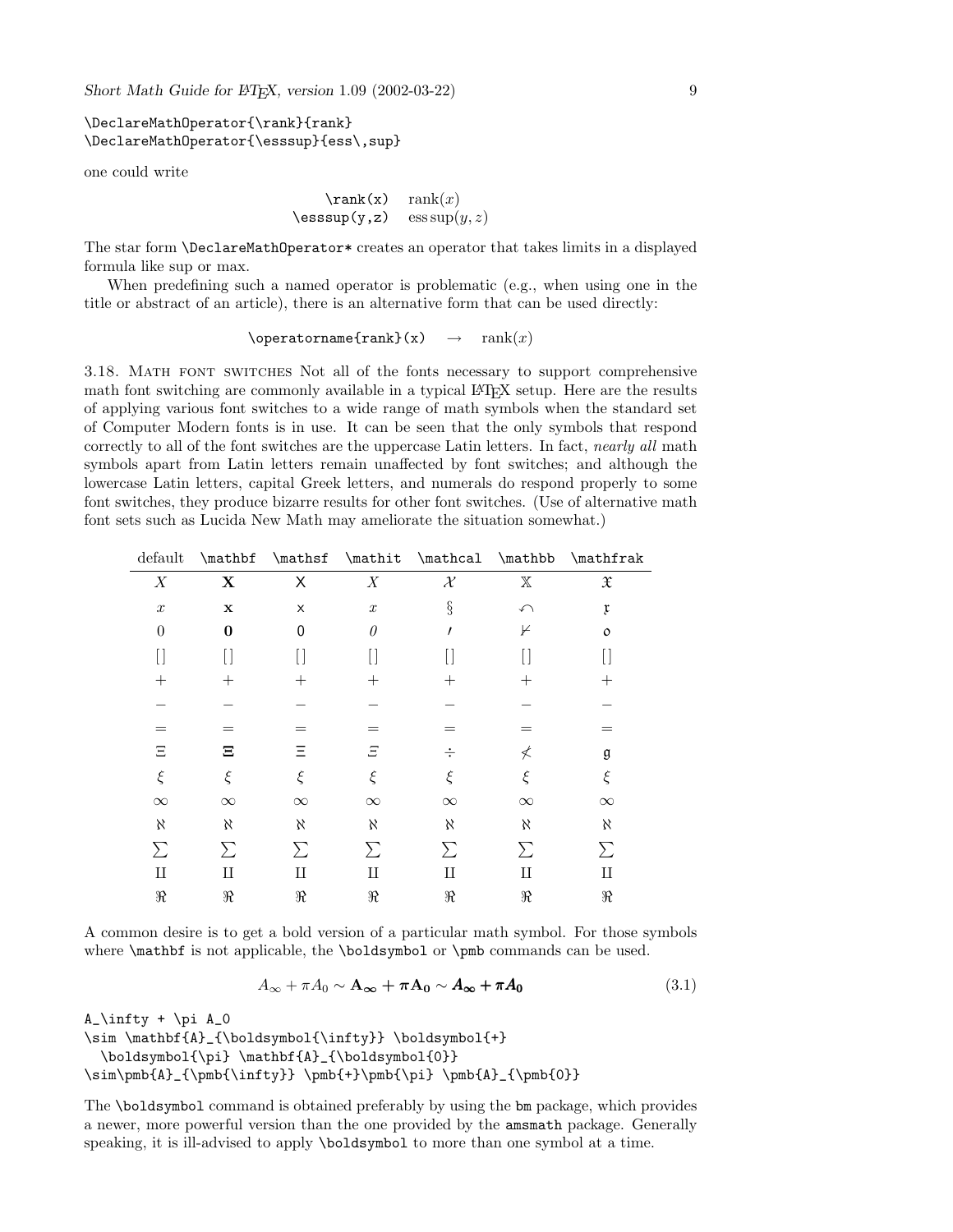Short Math Guide for  $\cancel{ETPX}$ , version 1.09 (2002-03-22) 10

# 3.18.1. Calligraphic letters (cmsy; no lowercase)

Usage: \mathcal{M}.

# A B C D E F G H I J K L M N O P Q R S T U V W X Y Z

#### 3.18.2. Blackboard Bold letters (msbm; no lowercase)

Usage: \mathbb{R}.

#### A B C D E F G H I J K L M N O P Q R S T U V W X Y Z

### 3.18.3. Fraktur letters (eufm)

Usage: \mathfrak{S}.

A B C D E F G H I J K LM N O P Q R S T U VW X Y Z

a b c d e f g h i j  $\ell$  l m n o p q r s t u v w y n z

# 4. Notations

4.1. TOP AND BOTTOM EMBELLISHMENTS These are visually similar to accents but generally span multiple symbols rather than being applied to a single base symbol. For ease of reference, \widetilde and \widehat are redundantly included here and in the table of math accents.

| $\widetilde{xxx}$ \widetilde{xxx} | $\widehat{xxx}$ \overbrace{xxx}           | $\overrightarrow{xxx}$ \overrightarrow{xxx}                                             |
|-----------------------------------|-------------------------------------------|-----------------------------------------------------------------------------------------|
| $\widehat{xxx}$ \widehat{xxx}     | $xxx$ \underbrace{xxx}                    | $xxx$ \underrightarrow{xxx}                                                             |
| $\overline{xxx}$ \overline{xxx}   | $\overleftarrow{xxx}$ \overleftarrow{xxx} | $\overleftrightarrow{xxx}$ \overleftrightarrow{xxx}<br>$xxx \text{underleftrightarrow}$ |
| $xxx$ \underline{xxx}             | $xxx \underline{\text{vxx}}$              |                                                                                         |

4.2. Extensible arrows \xleftarrow and \xrightarrow produce arrows that extend automatically to accommodate unusually wide subscripts or superscripts. These commands take one optional argument (the subscript) and one mandatory argument (the superscript, possibly empty):

$$
A \xleftarrow{\textit{n}+\mu-1} B \xrightarrow{\textit{n}\pm i-1} C \tag{4.1}
$$

\xleftarrow{n+\mu-1}\quad \xrightarrow[T]{n\pm i-1}

4.3. Affixing symbols to other symbols In addition to the standard accents (Section 3.16), other symbols can be placed above or below a base symbol with the \overset and \underset commands. For example, writing \overset{\*}{X} will place a superscript-size \* above the X, thus:  $\stackrel{*}{X}$ . See also the description of **\sideset** in Section 8.4.

4.4. Matrices The environments pmatrix, bmatrix, Bmatrix, vmatrix and Vmatrix have (respectively) ( ),  $[ \cdot, \{ \} , \cdot ]$ , and  $\| \$  delimiters built in. There is also a matrix environment sans delimiters, and an array environment that can be used to obtain left alignment or other variations in the column specs.

| \begin{pmatrix}     |                                                                       |  |
|---------------------|-----------------------------------------------------------------------|--|
| \alpha& \beta^{*}\\ |                                                                       |  |
| \gamma^{*}& \delta  | $\begin{pmatrix} \alpha & \beta^* \\ \gamma^* & \delta \end{pmatrix}$ |  |
| \end{pmatrix}       |                                                                       |  |

To produce a small matrix suitable for use in text, there is a smallmatrix environment (e.g.,  $\begin{pmatrix} a & b \\ c & d \end{pmatrix}$ ) that comes closer to fitting within a single text line than a normal matrix. This example was produced by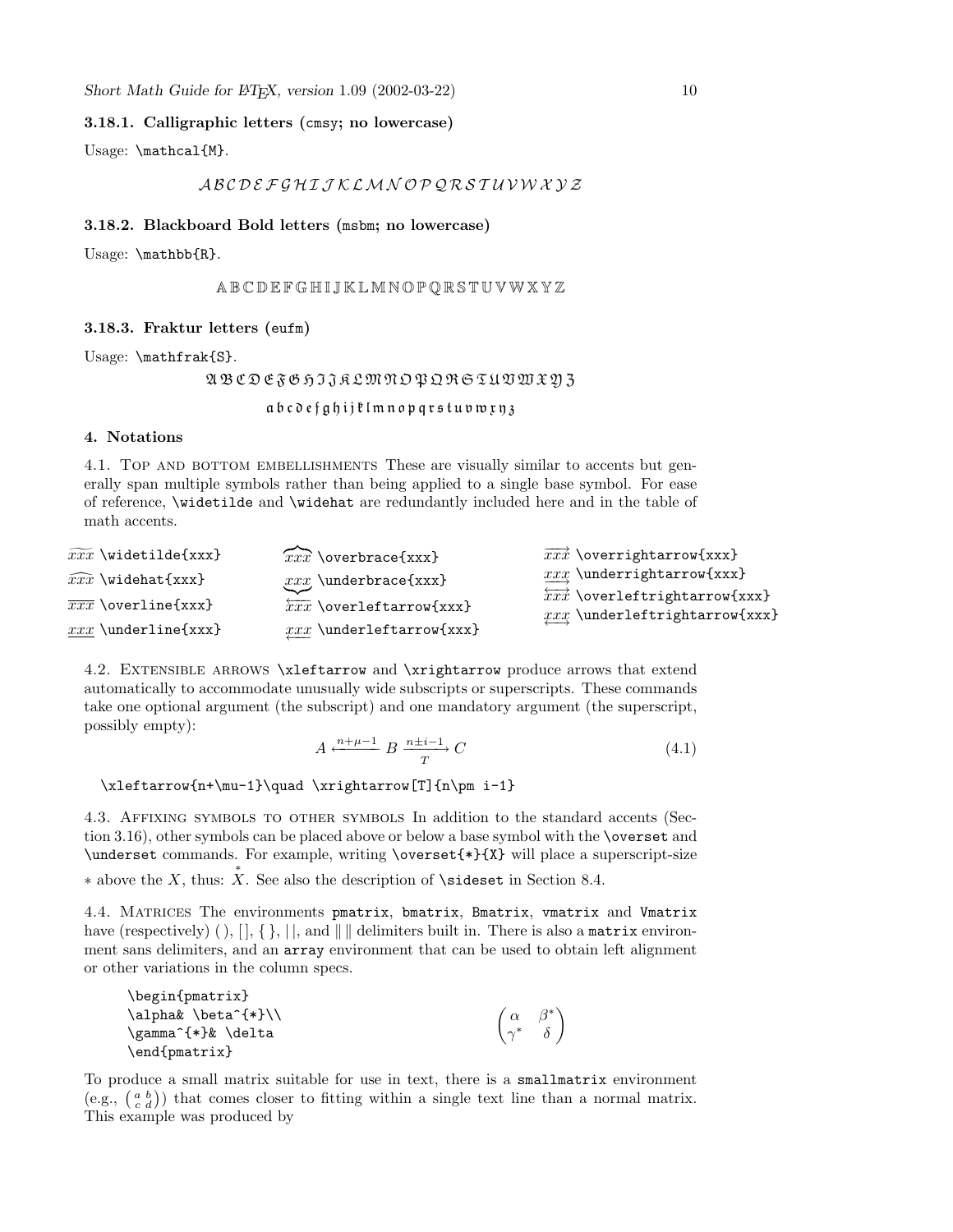```
\bigl( \begin{smallmatrix}
  a&b\\ c&d
\end{smallmatrix} \bigr)
```
To produce a row of dots in a matrix spanning a given number of columns, use \hdotsfor. For example, \hdotsfor{3} in the second column of a four-column matrix will print a row of dots across the final three columns.

For piece-wise function definitions there is a cases environment:

```
P_{r-j}=\begin{cases}
    0& \text{if r-j$ is odd},\\
    r!\lambda, (-1)^{(r-j)/2}\ \text{if $r-j$ is even}.
  \end{cases}
```
Notice the use of \text and the embedded math.

Note. The plain TEX form  $\mathtt{...\cr.\.\cr}$  and the related commands  $\mathrm{z.\.}\cases$  should be avoided in LATEX (and when the amsmath package is loaded they are disabled).

4.5. Math spacing commands When the amsmath package is used, all of these math spacing commands can be used both in and out of math mode.

| Abbrev. | Spelled out | Example | Abbrev. | Spelled out    | Example |
|---------|-------------|---------|---------|----------------|---------|
|         | no space    | 34      |         | no space       | 34      |
|         | \thinspace  | 34      |         | \negthinspace  | 34      |
| \ :     | \medspace   | 34      |         | \negmedspace   | 34      |
| \ ;     | \thickspace | 34      |         | \negthickspace | 31      |
|         | \quad       |         |         |                |         |
|         | \qquad      |         |         |                |         |

For finer control over math spacing, use \mspace and 'math units'. One math unit, or mu, is equal to  $1/18$  em. Thus to get a negative half  $\quad$ quad write  $\$ space{-9.0mu}.

There are also three commands that leave a space equal to the height and/or width of a given fragment of LATEX material:

| Example               | Result                                   |
|-----------------------|------------------------------------------|
| \phantom{XXX}         | space as wide and high as three X's      |
| \hphantom{XXX}        | space as wide as three $X$ 's; height 0  |
| $\verb \vphantom{X} $ | space of width 0, height $=$ height of X |

4.6. Dots For preferred placement of ellipsis dots (raised or on-line) in various contexts there is no general consensus. It may therefore be considered a matter of taste. By using the semantically oriented commands

- \dotsc for "dots with commas"
- \dotsb for "dots with binary operators/relations"
- \dotsm for "multiplication dots"
- \dotsi for "dots with integrals"
- \dotso for "other dots" (none of the above)

instead of \ldots and \cdots, you make it possible for your document to be adapted to different conventions on the fly, in case (for example) you have to submit it to a publisher who insists on following house tradition in this respect. The default treatment for the various kinds follows American Mathematical Society conventions:

We have the series  $A_1, A_2, \dots,$ the regional sum \$A\_1+A\_2+\dotsb\$, the orthogonal product \$A\_1A\_2\dotsm\$, and the infinite integral  $\[\int_{A_1}\int_{A_2}\dot{\delta}\].$ 

We have the series  $A_1, A_2, \ldots$ , the regional sum  $A_1 + A_2 + \cdots$ , the orthogonal product  $A_1A_2\cdots$ , and the infinite integral

Z  $A_1$ Z  $A_2$ · · · .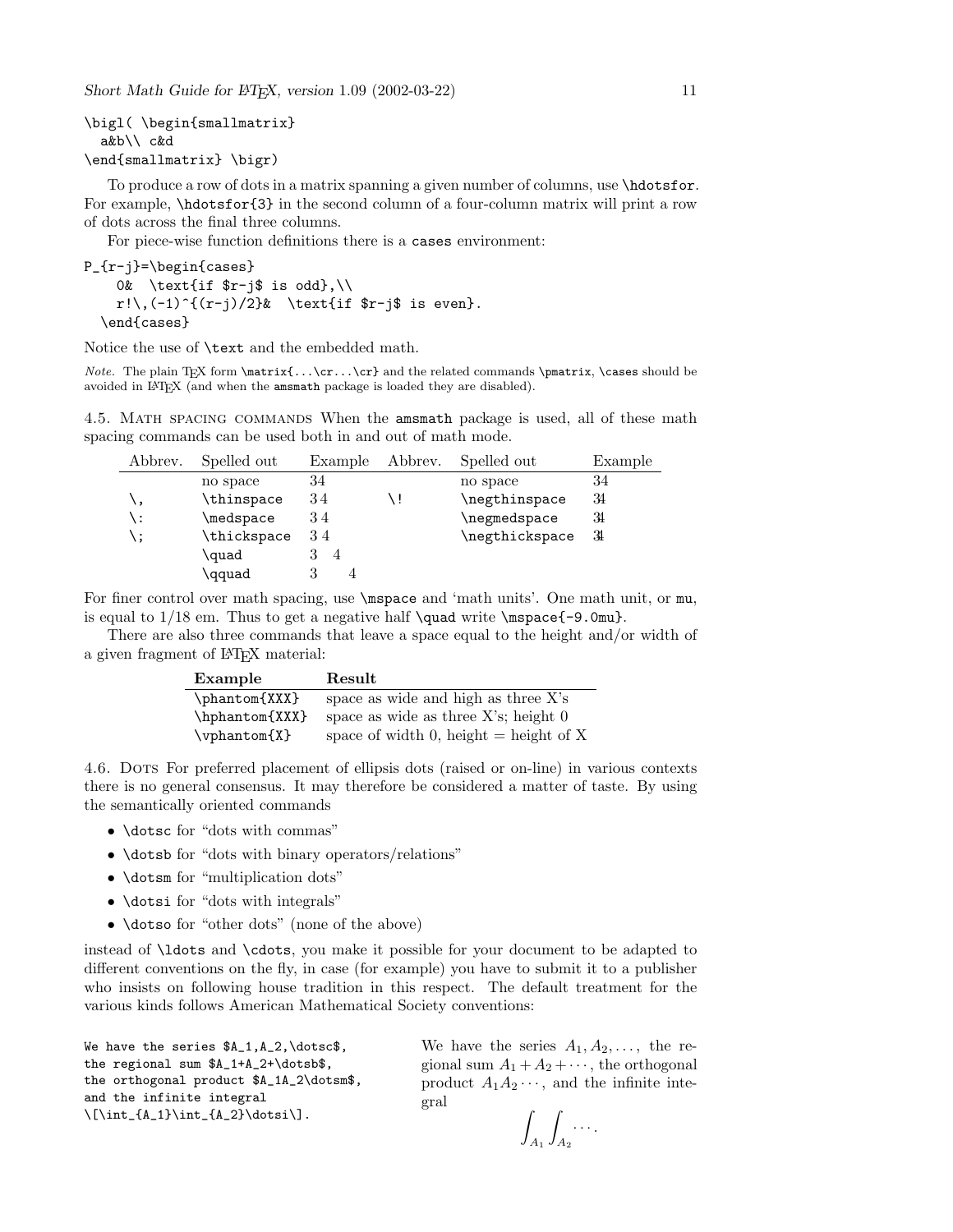4.7. NONBREAKING DASHES The command \nobreakdash suppresses the possibility of a linebreak after the following hyphen or dash. For example, if you write 'pages 1–9' as pages 1\nobreakdash--9 then a linebreak will never occur between the dash and the 9. You can also use **\nobreakdash** to prevent undesirable hyphenations in combinations like \$p\$-adic. For frequent use, it's advisable to make abbreviations, e.g.,

```
\newcommand{\p}{$p$\nobreakdash}% for "\p-adic"
\newcommand{\Ndash}{\nobreakdash\textendash}% for "pages 1\Ndash 9"
% For "\n dimensional" ("n-dimensional"):
\newcommand{\n}[1]{$n$\nobreakdash-\hspace{0pt}}
```
The last example shows how to prohibit a linebreak after the hyphen but allow normal hyphenation in the following word. (It suffices to add a zero-width space after the hyphen.)

4.8. Roots The command \sqrt produces a square root. To specify an alternate radix give an optional argument.

\sqrt{\frac{n}{n-1} S} <sup>r</sup> <sup>n</sup> n − 1 S, \sqrt[3]{2} <sup>√</sup><sup>3</sup> 2

4.9. Boxed formulas The command \boxed puts a box around its argument, like \fbox except that the contents are in math mode:

$$
\boxed{\eta \le C(\delta(\eta) + \Lambda_M(0,\delta))}
$$
\n(4.2)

\boxed{\eta \leq C(\delta(\eta) +\Lambda\_M(0,\delta))}

If you need to box an equation including the equation number, see the FAQ that comes with the amsmath package.

#### 5. Fractions and related constructions

5.1. The \frac, \dfrac, and \tfrac commands The \frac command takes two arguments—numerator and denominator—and typesets them in normal fraction form. Use \dfrac or \tfrac to overrule LATEX's guess about the proper size to use for the fraction's contents ( $t = \text{text-style}, d = \text{display-style}.$ ).

$$
\frac{1}{k}\log_2 c(f) \quad \frac{1}{k}\log_2 c(f) \tag{5.1}
$$

\begin{equation} \frac{1}{k}\log\_2 c(f)\;\tfrac{1}{k}\log\_2 c(f)\; \end{equation}

$$
\Re z = \frac{n\pi \frac{\theta + \psi}{2}}{\left(\frac{\theta + \psi}{2}\right)^2 + \left(\frac{1}{2}\log\left|\frac{B}{A}\right|\right)^2}.
$$
\n(5.2)

\begin{equation}

 $\Re{z} = \frac{\n\pi \dfrac{\theta + \psi}{2}}{$ 

```
\left(\dfrac{\theta + \psi}{2}\right)^2 + \left(\dfrac{1}{2}\right)\log \left\lvert\dfrac{B}{A}\right\rvert\right)^2}.
\end{equation}
```
5.2. THE \binom, \dbinom, AND \tbinom COMMANDS For binomial expressions such as  $\binom{n}{k}$  there are **\binom**, **\dbinom** and **\tbinom** commands:

$$
2^{k} - {k \choose 1} 2^{k-1} + {k \choose 2} 2^{k-2}
$$
\n(5.3)

 $2^k-\binom{k}{1}2^k-k-1+\binom{k}{2}2^k-k-2$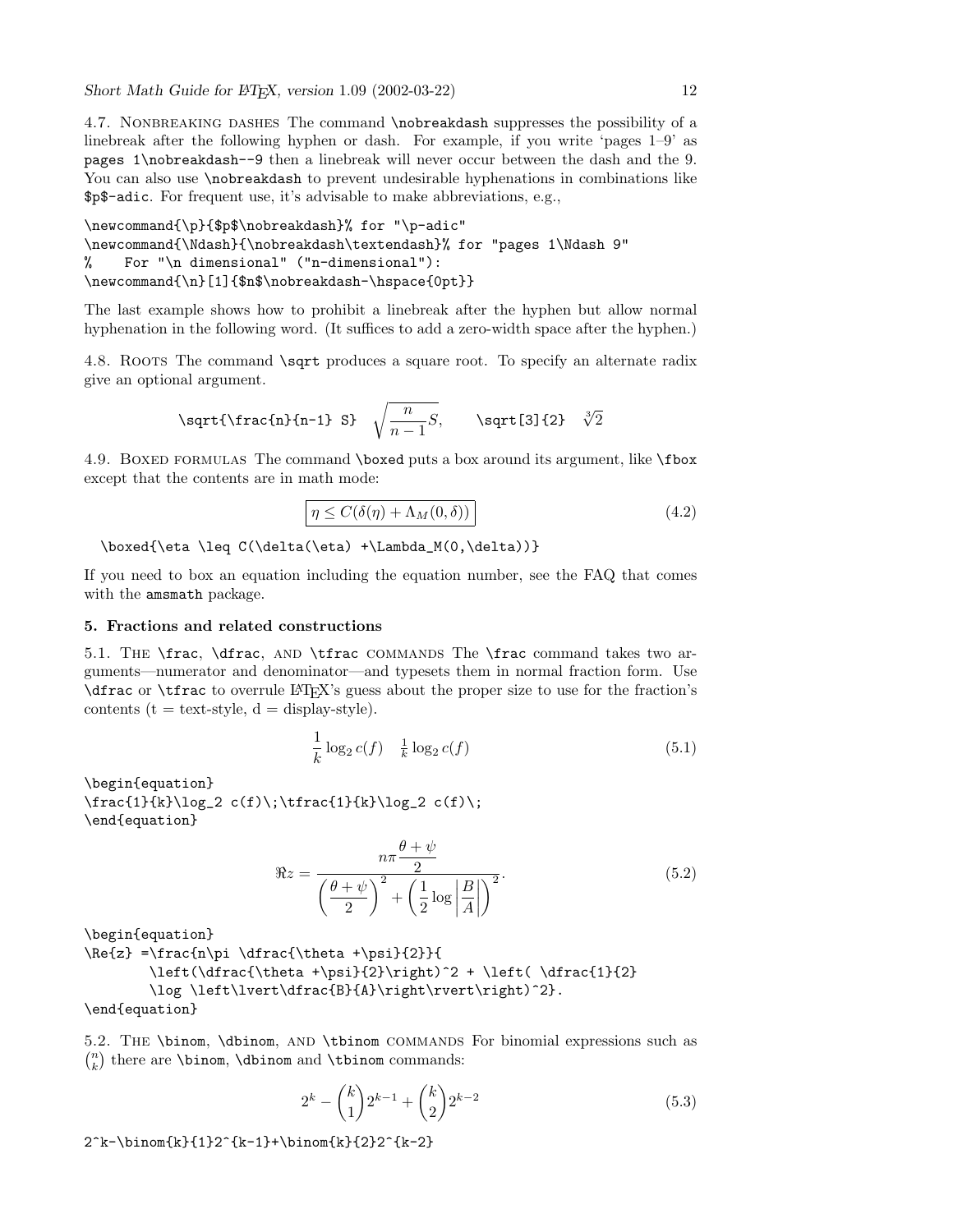Short Math Guide for  $\cancel{B}$ F<sub>F</sub>X, version 1.09 (2002-03-22) 13

5.3. The \genfrac command The capabilities of \frac, \binom, and their variants are subsumed by a generalized fraction command \genfrac with six arguments. The last two correspond to \frac's numerator and denominator; the first two are optional delimiters (as seen in \binom); the third is a line thickness override (\binom uses this to set the fraction line thickness to 0 pt—i.e., invisible); and the fourth argument is a mathstyle override: integer values 0–3 select respectively \displaystyle, \textstyle, \scriptstyle, and \scriptscriptstyle. If the third argument is left empty, the line thickness defaults to 'normal'.

> \genfrac{left-delim}{right-delim}{thickness} {mathstyle}{numerator}{denominator}

To illustrate, here is how \frac, \tfrac, and \binom might be defined.

```
\newcommand{\frac}[2]{\genfrac{}{}{}{}{#1}{#2}}
\newcommand{\tfrac}[2]{\genfrac{}{}{}{1}{#1}{#2}}
\newcommand{\binom}[2]{\genfrac{(}{)}{0pt}{}{#1}{#2}}
```
Note. For technical reasons, using the primitive fraction commands \over, \atop, \above in a LATEX document is not recommended (see, e.g., amsmath.faq).

5.4. CONTINUED FRACTIONS The continued fraction

$$
\frac{1}{\sqrt{2} + \frac{1}{\sqrt{2} + \frac{1}{\sqrt{2} + \dots}}}
$$
\n
$$
(5.4)
$$

can be obtained by typing

```
\cfrac{1}{\sqrt{2}}+\cfrac{1}{\sqrt{2}}+\cfrac{1}{\sqrt{2}+\dotsb
}}}
```
This produces better-looking results than straightforward use of \frac. Left or right placement of any of the numerators is accomplished by using  $\cfrac[1]$  or  $\cfrac[r]}$ instead of \cfrac.

#### 6. Delimiters

6.1. Delimiter sizes Unless you indicate otherwise, delimiters in math formulas will remain at the standard size regardless of the height of the enclosed material. To get larger sizes, you can either select a particular size using a \big... prefix (see below), or you can use \left and \right prefixes for autosizing.

The automatic delimiter sizing done by \left and \right has two limitations: First, it is applied mechanically to produce delimiters large enough to encompass the largest contained item, and second, the range of sizes has fairly large quantum jumps. This means that an expression that is infinitesimally too large for a given delimiter size will get the next larger size, a jump of 6pt or so (3pt top and bottom) in normal-sized text. There are two or three situations where the delimiter size is commonly adjusted. These adjustments are done using the following commands:

| Delimiter   text<br>size | $ $ size | \left \bigl \Bigl<br>$\rightleftharpoons$ | \bigr \Bigr \biggr | \biggl | \Biggl<br><b>\Biggr</b>                                                                                                                                    |
|--------------------------|----------|-------------------------------------------|--------------------|--------|------------------------------------------------------------------------------------------------------------------------------------------------------------|
|                          |          |                                           |                    |        | Result $\left( (b)(\frac{c}{d}) - (b)(\frac{c}{d}) - (b)(\frac{c}{d}) - (b)(\frac{c}{d}) - (b)(\frac{c}{d}) - (b)(\frac{c}{d}) - (b)(\frac{c}{d}) \right)$ |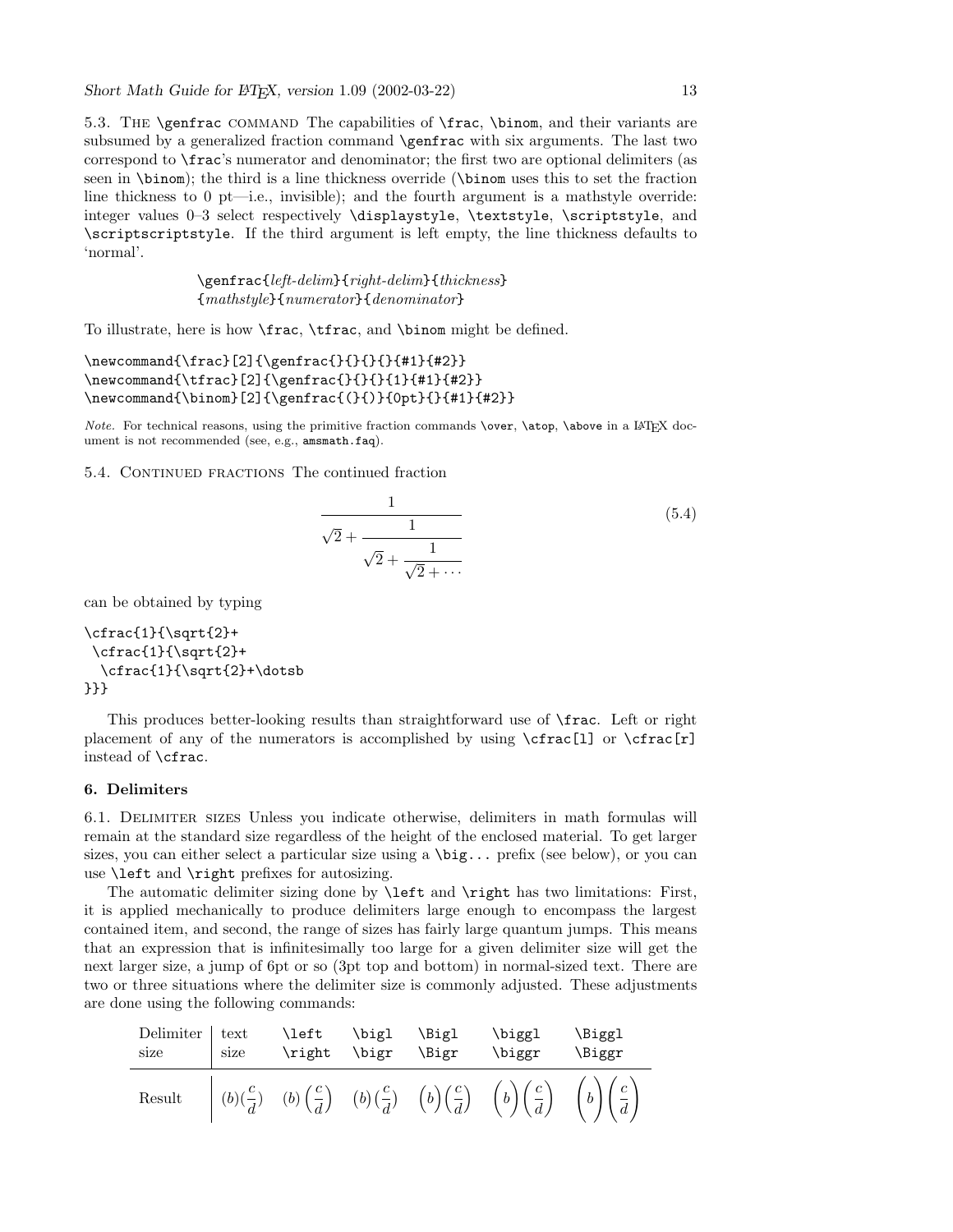The first kind of adjustment is done for cumulative operators with limits, such as summation signs. With \left and \right the delimiters usually turn out larger than necessary, and using the Big or bigg sizes instead gives better results:

$$
\left[\sum_{i} a_i \left| \sum_{j} x_{ij} \right|^p \right]^{1/p} \quad \text{versus} \quad \left[\sum_{i} a_i \left| \sum_{j} x_{ij} \right|^p \right]^{1/p}
$$

\biggl[\sum\_i a\_i\Bigl\lvert\sum\_j x\_{ij}\Bigr\rvert^p\biggr]^{1/p}

The second kind of situation is clustered pairs of delimiters where \left and \right make them all the same size (because that is adequate to cover the encompassed material) but what you really want is to make some of the delimiters slightly larger to make the nesting easier to see.

 $((a_1b_1) - (a_2b_2))((a_2b_1) + (a_1b_2))$  versus  $((a_1b_1) - (a_2b_2))((a_2b_1) + (a_1b_2))$ 

 $\left( (a_1 b_1) - (a_2 b_2) \right)$  $\left( (a_2 b_1) + (a_1 b_2) \right)$ \quad\text{versus}\quad  $\big\{(a_1 b_1) - (a_2 b_2)\big\}$  $\big\{(a_2 b_1) + (a_1 b_2)\big\}$ 

The third kind of situation is a slightly oversize object in running text, such as  $\frac{b'}{d'}$ the delimiters produced by  $\left\{ \alpha \atop \alpha \right\}$  and  $\left\{ \alpha \atop \alpha \right\}$  and  $\left\{ \alpha \atop \alpha \right\}$  and  $\left\{ \alpha \atop \alpha \right\}$  and  $\left\{ \alpha \atop \alpha \right\}$  and  $\left\{ \alpha \atop \alpha \right\}$  and  $\left\{ \alpha \atop \alpha \right\}$  and  $\left\{ \alpha \atop \alpha \right\}$  and  $\left\{ \alpha \atop \alpha \right\}$   $\frac{b'}{d'}\left| \right.$  where \bigl and \bigr can be used to produce delimiters that are larger than the base size but still able to fit within the normal line spacing:  $\frac{b'}{d'}$  $\frac{b'}{d'}\Big|$ .

6.2. VERTICAL BAR NOTATIONS The use of the | character to produce paired delimiters is not recommended. There is an ambiguity about the directionality of the symbol that will in rare cases produce incorrect spacing—e.g.,  $|k|=|-k|$  produces  $|k|=|-k|$ . Using \lvert for a "left vert bar" and \rvert for a "right vert bar" whenever they are used in pairs will prevent this problem: compare  $|-k|$ , produced by **\lvert** -k**\rvert**. For double bars there are analogous \lVert, \rVert commands. Recommended practice is to define suitable commands in the document preamble for any paired-delimiter use of vert bar symbols:

\providecommand{\abs}[1]{\lvert#1\rvert} \providecommand{\norm}[1]{\lVert#1\rVert}

whereupon **\abs{z}** would produce |z| and **\norm{v}** would produce  $||v||$ .

7. The \text command The main use of the command \text is for words or phrases in a display. It is similar to \mbox in its effects but, unlike \mbox, automatically produces subscript-size text if used in a subscript.

$$
f_{[x_{i-1},x_i]} \text{ is monotonic}, \quad i = 1, \dots, c+1 \tag{7.1}
$$

 $f_{[x_{i-1},x_i]}$  \text{ is monotonic,}  $\quad i = 1, \dots, c+1$ 

7.1. \mod and its relatives Commands \mod, \bmod, \pmod, \pod deal with the special spacing conventions of "mod" notation. \mod and \pod are variants of \pmod preferred by some authors; \mod omits the parentheses, whereas \pod omits the "mod" and retains the parentheses.

 $gcd(n, m \mod n);$   $x \equiv y \pmod{b};$   $x \equiv y \mod c;$   $x \equiv y \pmod{(7.2)}$ 

\gcd(n,m\bmod n);\quad x\equiv y\pmod b ;\quad x\equiv y\mod c;\quad x\equiv y\pod d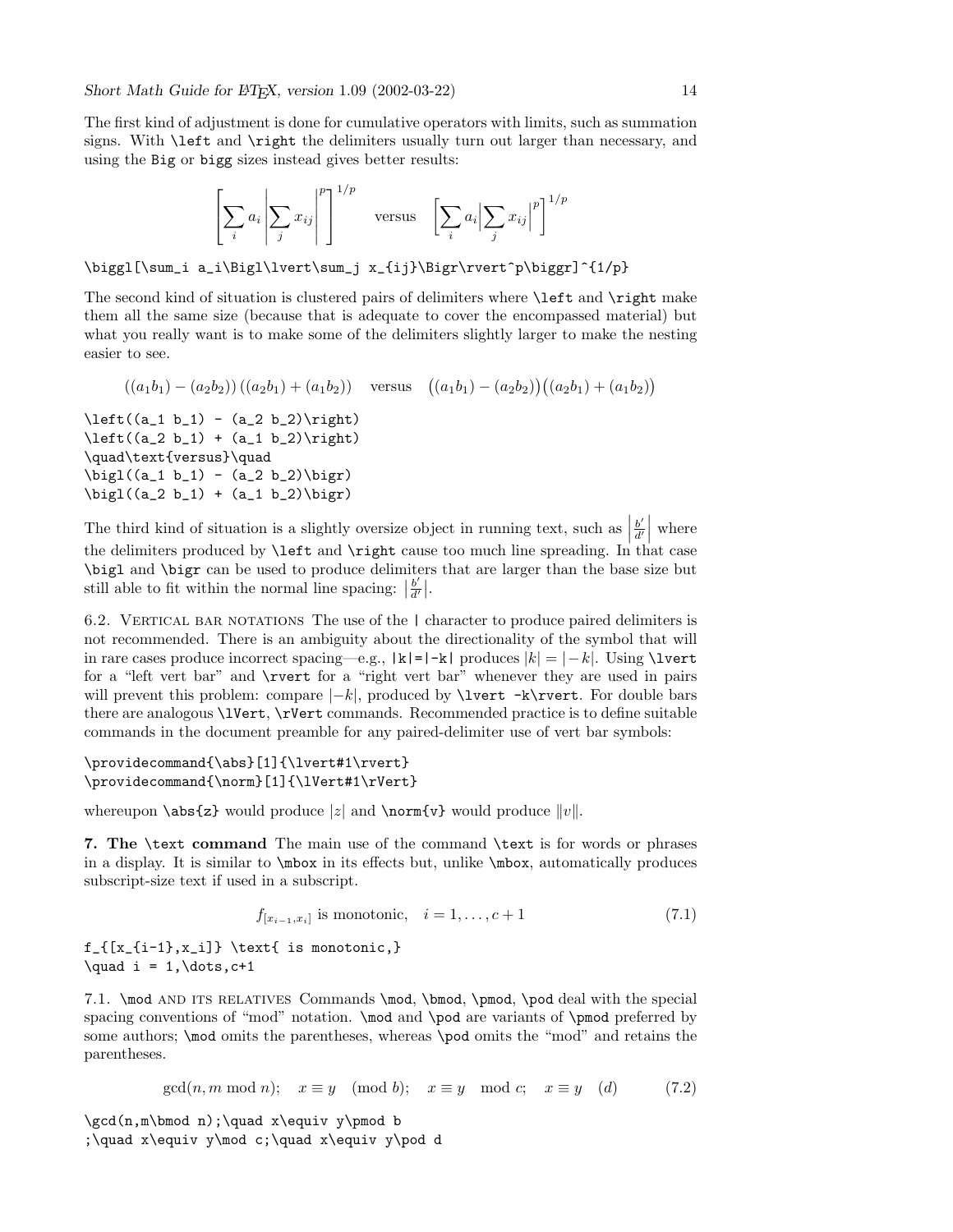### 8. Integrals and sums

8.1. Altering the placement of limits The limits on integrals, sums, and similar symbols are placed either to the side of or above and below the base symbol, depending on convention and context. LATEX has rules for automatically choosing one or the other, and most of the time the results are satisfactory. In the event they are not, there are three L<sup>AT</sup>FX commands that can be used to influence the placement of the limits: \limits, \nolimits, \displaylimits. Compare

$$
\int_{|x-x_z(t)|
$$

 $\int_{\abs\{x-x_z(t)\} ...$ 

$$
\int\limits_{\abs\{x-x_z(t)\}
$$

The \limits command should follow immediately after the base symbol to which it applies, and its meaning is: shift the following subscript and/or superscript to the limits position, regardless of the usual convention for this symbol. \nolimits means to shift them to the side instead, and \displaylimits, which might be used in defining a new kind of base symbol, means to use standard positioning as for the \sum command.

See also the description of the intlimits and nosumlimits options in [AMUG].

8.2. MULTIPLE INTEGRAL SIGNS \iint, \iiint, and \iiiint give multiple integral signs with the spacing between them nicely adjusted, in both text and display style. \idotsint is an extension of the same idea that gives two integral signs with dots between them.

$$
\iint\limits_A f(x,y) \, dx \, dy \qquad \iiint\limits_A f(x,y,z) \, dx \, dy \, dz \tag{8.1}
$$

$$
\iiint\limits_A f(w,x,y,z) \, dw \, dx \, dy \, dz \qquad \int \cdots \int\limits_A f(x_1,\ldots,x_k) \tag{8.2}
$$

8.3. Multiline subscripts and superscripts The \substack command can be used to produce a multiline subscript or superscript: for example

$$
\sum_{\substack{\text{sum_1\in i\le n\\0\le i\le m}} P(i,j) \atop 0 < j < n}} P(i,j)
$$
\n
$$
P(i,j)
$$

8.4. The \sideset command There's also a command called \sideset, for a rather special purpose: putting symbols at the subscript and superscript corners of a symbol like  $\sum$  or  $\prod$ . Note: The \sideset command is only designed for use with large operator symbols; with ordinary symbols the results are unreliable. With \sideset, you can write

```
\n\sideset{}{'}\n\sum_{n\n
$$
\sum_{n
$$

```

The extra pair of empty braces is explained by the fact that \sideset has the capability of putting an extra symbol or symbols at each corner of a large operator; to put an asterisk at each corner of a product symbol, you would type

\sideset{\_\*^\*}{\_\*^\*}\prod ∗ ∗ ∗Y<sup>∗</sup>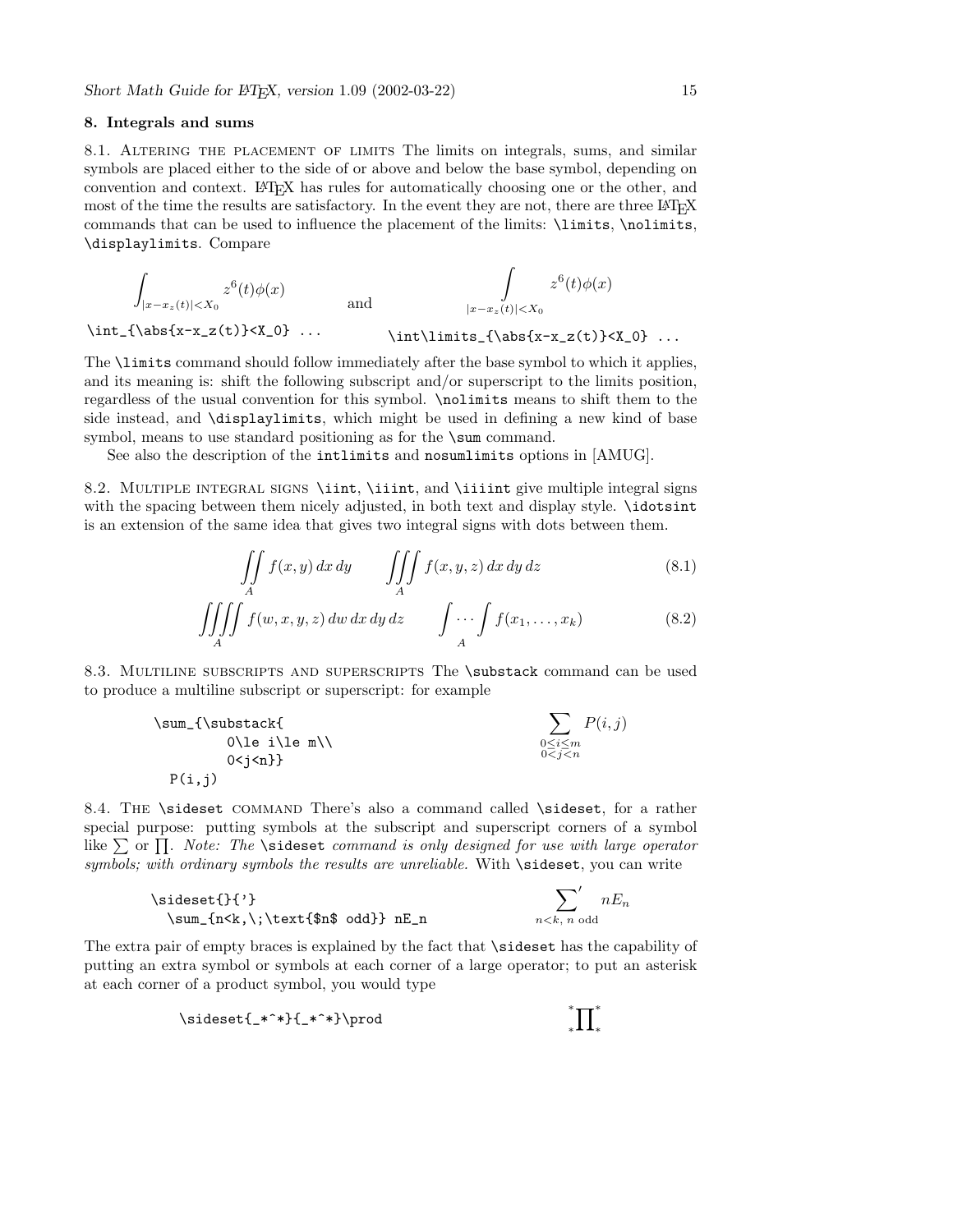9. Changing the size of elements in a formula The L<sup>AT</sup>EX mechanisms for changing font size inside a math formula are completely different from the ones used outside math formulas. If you try to make something larger in a formula with one of the text commands such as \large or \huge:

$$
\# \qquad {\text{llarge \A}}\\
$$

you will get a warning message

## Command \large invalid in math mode

Such an attempt, however, often indicates a misunderstanding of how LAT<sub>E</sub>X math symbols work. If you want a  $\#$  symbol analogous to a summation sign in its typographical properties, then in principle the best way to achieve that is to define it as a symbol of type "mathop" with the standard LAT<sub>EX</sub> \DeclareMathSymbol command (see [LFG]).

[In this particular example it is currently unlikely that you will be able to lay your hands on a math font with a suitable text-size/display-size pair, but that is probably best understood as a problem of inadequate fonts, not as a L<sup>AT</sup>FX problem.

Consider the expression:

$$
\frac{\sum_{n>0} z^n}{\prod_{1\leq k\leq n} (1-q^k)} \qquad \text{where } n > 0\} \ z^n\}
$$
\n
$$
\frac{1}{\text{mod}_{1}\leq k\leq n} \ (1-q^k)
$$

Using \dfrac instead of \frac wouldn't change anything in this case; if you want the sum and product symbols to appear full size, you need the \displaystyle command:

X n>0 z n Y 1≤k≤n (1 − q k ) \frac{{\displaystyle\sum\_{n > 0} z^n}} {{\displaystyle\prod\_{1\leq k\leq n} (1-q^k)}}

And if you want full-size symbols but with limits on the side, use the nolimits command also:

X n>0 z n Y 1≤k≤n (1 − q k ) \frac{{\displaystyle\sum\nolimits\_{n> 0} z^n}} {{\displaystyle\prod\nolimits\_{1\leq k\leq n} (1-q^k)}}

There are similar commands \textstyle, \scriptstyle, and \scriptscriptstyle, to force LATEX to use the symbol size and spacing that would be applied in (respectively) inline math, first-order subscript, or second-order order subscript, even when the current context would normally yield some other size.

Note: These commands belong to a special class of commands referred to in the LATEX book as "declarations". In particular, notice where the braces fall that delimit the effect of the command:

## Right:{\displaystyle ...}Wrong:\displaystyle{...}

10. Other packages of interest Many other LAT<sub>EX</sub> packages that address some aspect of mathematical formulas are available from CTAN (the Comprehensive TEX Archive Network). To recommend a few examples:

accents Under accents and accents using arbitrary symbols.

- amsthm General theorem and proof setup.
- bm Bold math package, provides a more general and more robust implementation of \boldsymbol.
- cases Apply a large brace to two or more equations without losing the individual equation numbers.